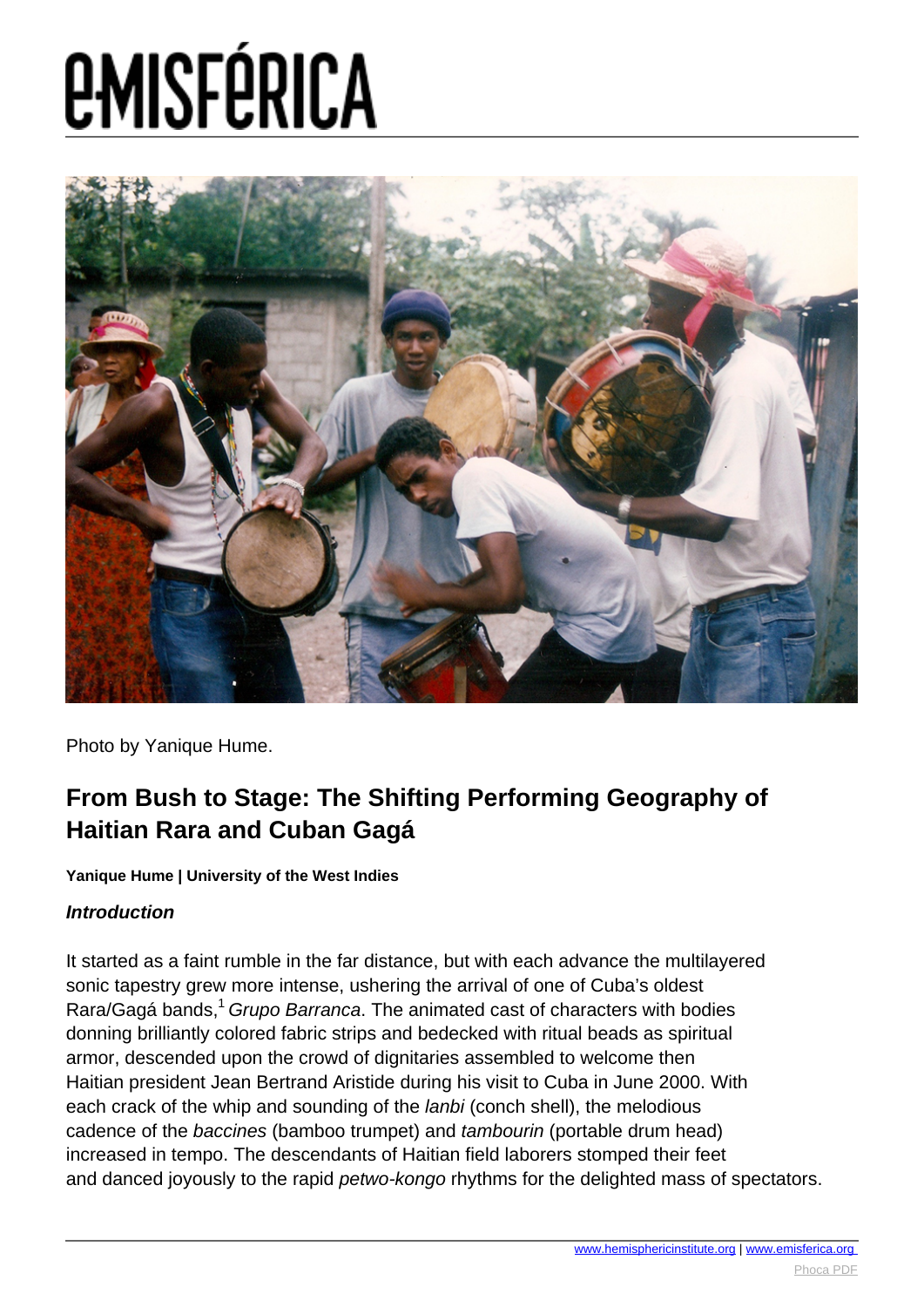As they marched through the lobby of one of Santiago de Cuba's premier hotels,

brandishing the ritual flags of their lwa (spirits) and native homeland, they chanted, "Aysien Nou Ye" (We Are Haitians), thus proclaiming their sense of belonging to a place they have never seen, but one that has shaped their existence and sensibilities for generations. In response, the Haitian president looked overwhelmed by what unfolded in front of him, with a smile on his face that bespoke the tone of such a momentous encounter.

#### Removed from the locality of the Haitian countryside and urban

thoroughfares to the Cuban bateyes (agricultural outposts) and then to the city streets and stages of Santiago de Cuba, Gagá is one of the myriad cultural forms that now participates in several symbolic systems and performative contexts. Gagá became part of the performance geography of Oriente (eastern Cuba) with the influx of labor migrants to Cuba during the early twentieth-century.<sup>2</sup> Initially cloaked in secrecy and maintained exclusively by Vodú sociétés,<sup>3</sup> Gag remained relatively invisible as a national cultural form. Its initial marginality in many ways historically mirrored the placement of Haitians and their descendants in both the spatial and social landscapes of eastern Cuba.<sup>4</sup> However, since the mid 1970s, there have been concerted efforts by state officials to unearth and exhibit subaltern expressions.<sup>5</sup>Casa del Caribe, one of the leading cultural institution in Cuba dedicated to researching the traditions and historical connections between Cuba and the Caribbean, has through its programming been pivotal in popularizing and disseminating knowledge about the Haitian presence on the island. In turn, Gagá has become increasingly enrolled in state-sponsored folkloric spectacles for locals and tourists alike and is the latest signifier of Santiago's distinctive pluri-cultural identity and pan-Caribbean heritage.

What makes Grupo Barranca's performance significant for our current consideration is not so much that Gagá is chosen as the emblematic icon of Haitian identity in Cuba, or placed in a context that seemingly reduces or at best neutralizes its oppositional potentialities. Instead, its importance lies in the fact that, for generations of displaced Haitians living in Cuba, cultural performances like Gagá provided a tangible link to an identity that had been devalued within the society. In the once insular rural environments of Oriente, festive traditions like Gagá served as a marker distinguishing the diverse communities of Antillean immigrant laborers and, in the words of a Barranca resident, "joined us over here [in Cuba] with those over there [in Haiti] as one Haitian people."<sup>6</sup> More poignantly, the overt carnivalesque facade of Gagá also provided a suitable cloak for the more demonized ritual practices associated with Vodú.<sup>7</sup> Today, the expanding performance networks and contexts provide venues for the "performance of visibility" (Thompson 2007) beyond the confines of the bateyes. They also provide an opportunity for those of Haitian descent to proclaim publicly an ethnic identity that is often denied within prevailing understandings of cubanidad (Cubanness).

Sonjah Stanley Niaah (2008) utilizes the term performance geography to elaborate on the intersections of cultural geography and performance studies in order to trace the shared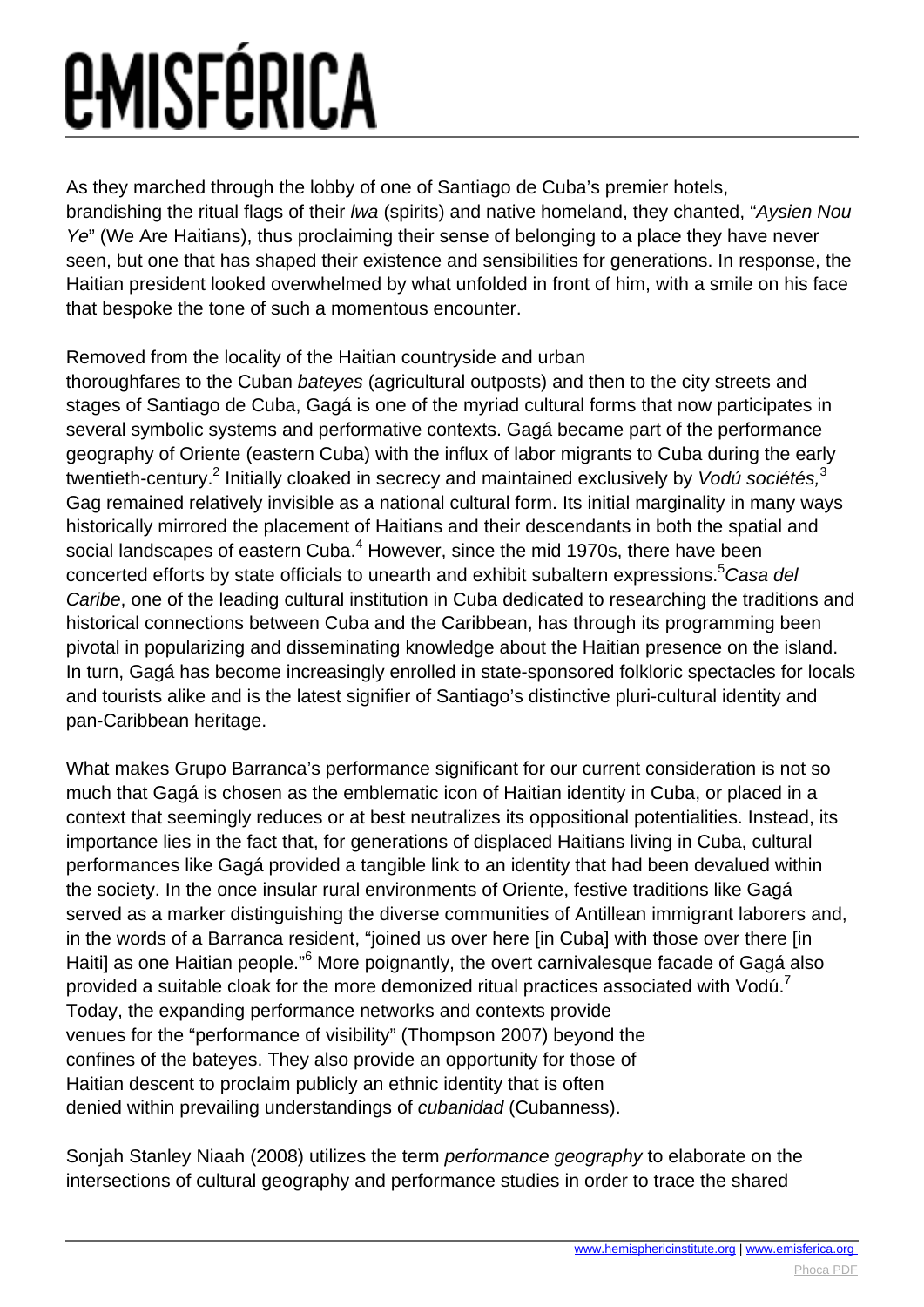spatialities and "common genealogy" of Black Atlantic performance cultures. Beyond examining the continuities of African diasporic musical and performance genres, Stanley Niaah explores "the way people, living in particular locations, give meaning [to their social worlds] through performance practices" (344). I am likewise invested in mapping the contours of performances as they traverse geographical locales and social/spatial contexts. However, unlike the majority of scholarship on migration and cultural displacement across the Black Atlantic, which focuses on metropolitan urban spaces (see Gilroy 1993; Hall 1995; Ho and Nurse 2005), this essay examines the circulation of culture in hybrid rural locations that exist on the peripheries of global capitalism. Moreover, by using a reconstituted peasant ritual as a lens to analyze contemporary cultural politics at both the level of the state and local subaltern communities, this essay examines how Haitian forms are situated in Cuba's folkloric imaginary, and also assesses the motivating factors and agendas that animate such cultural productions.

#### **Haitian Rara: The Socio-Cultural Roots of Gagá Cubano**

Rara is one of the most subversive popular expressions practiced by the economically deprived peasant and urban classes of Haiti. During the Lenten period, ritual activities are suspended in the Vodou temples and diverted to the Rara bands, which enact rites in auspicious sites along their nocturnal pilgrimages. Structured as a public ritual, Rara processions, with their casts of characters,<sup>8</sup> navigate the Haitian landscape, enveloping all within their reach. They provide public platforms for the honoring of the spirits and for the powerless masses to broadcast coded and symbolically potent messages about their social realities. As a festive form, Rara marries religious rituals, politics, exuberant dances, songs, and music, in a six-week Lenten street festival that begins on Ash Wednesday in Vodou temples across the country and culminates the week of Easter.<sup>9</sup> The celebrations climaxed with the burning of an effigy, known locally as a jwif (Jew) or devil, but this practice was banned in Haiti in the mid-1970s.<sup>10</sup> The aesthetic, ritual, and socio-political features work together to give Rara its complex multidimensionality as a cultural performance that merges the festival and sacred arts. Within the context of Haiti, Rara is used as an oppositional force that counters the Catholic orthodoxy and social inequities of Haiti in its reclamation of public space for the display of Vodou rites and carnivalesque revelry (McAlister 2002). Through its spectacular performance of oral dexterity, which oscillates between secular and sacred registers, Rara becomes a critical platform for the materially and socially disadvantaged to negotiate their place within asymmetrical structures of power. Thus within this festive form revelers express an emancipatory ethos, albeit in the temporality of its enactment.

According to Micheal Largey (2000), "Rara bands follow a pattern in their nightly parades resembling the 19<sup>th</sup>-century insurrection/coup d'etat. Like the regional armies of aspiring Haitian generals, Rara bands move through the streets looking to pick up supporters for their musical 'platform'" (244). These songs, and specifically the particular soundscape, go beyond their immediate local environment, however, for in many ways they become the aural, or what Elizabeth McAlister (2002) has called the "sonic flags" (247), linking the multiple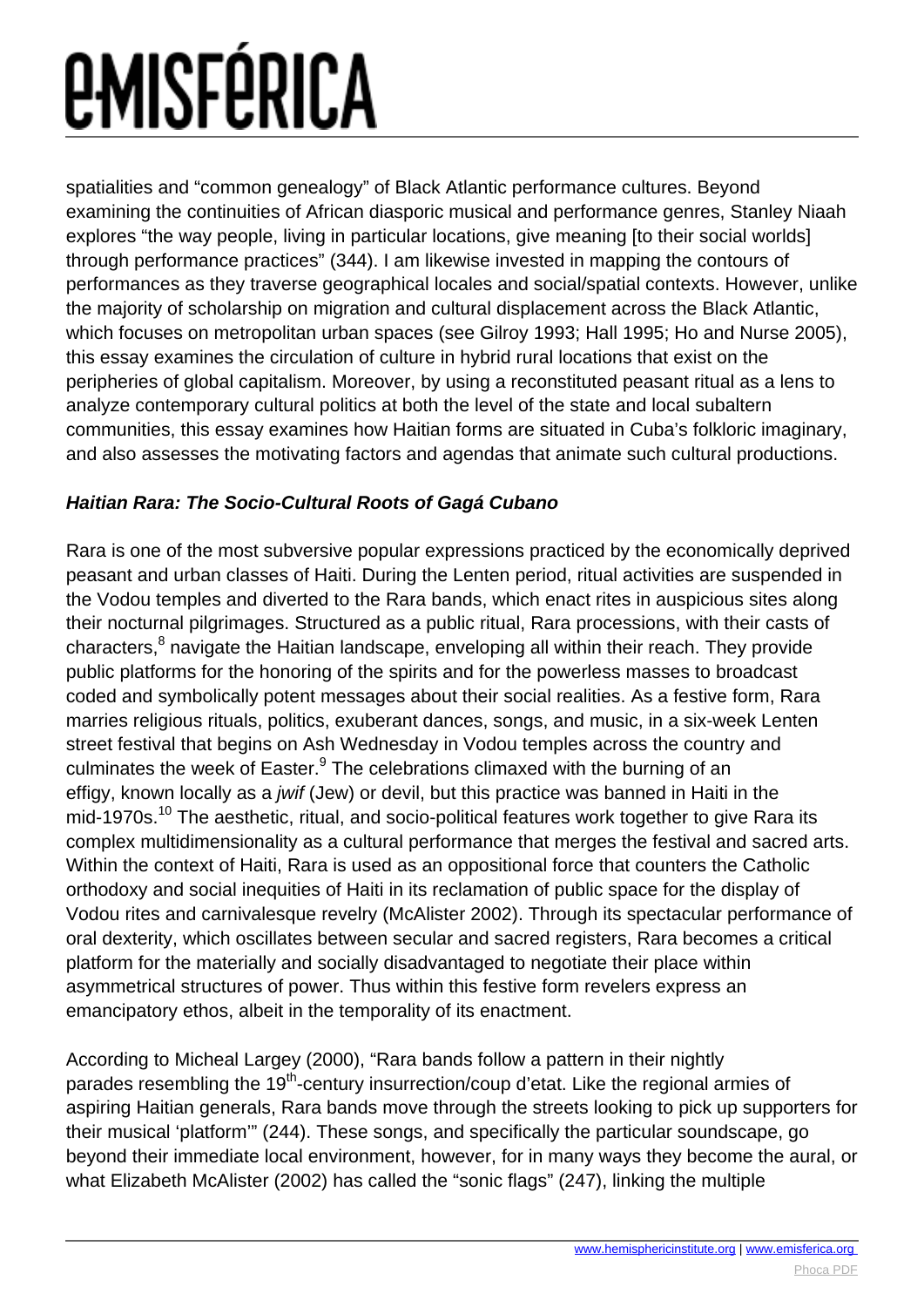communities of Haitians on the island with those who celebrate this festive form in diverse diasporic communities. As Rara migrates with the flows of Haitians that settle in neighboring Cuba, the cultural practices, iconography, and aesthetic principles of the form are transplanted, reconfigured, and represented as a means not only to recuperate the past, but also to serve as a key agent in the collective assertion of a Haitian identity on Cuban soil, and later operating within an increasingly expansive folkloric economy.

#### **The Early Formation of Gagá Societies in Rural Cuba**

In their 1988 study of the Haitian settlement Caidije, a batey in the old provincial area of Camagüey, Cuban ethnographers Jesus Guanche and Denis Moreno contend that Gagá bands were started fairly soon after a population of Haitian migrants settled in the batey. As an example, in 1926, three years after the community of Caidije was founded, the primarily male residents created a Gagá society that had been performing this celebratory and communal rite consistently for over eighty years.

The organizational structure of the Gagá ensemble resembles the Haitian société, or spiritual collectivity, connected to an *ounfó*, or religious house/temple. In her explication of the importance and interdependency of the sociététo the oungan/mambo (Vodou priest or priestess) and the religious structure of Vodou, Maya Deren (1953) maintains that:

The term refers to all the people connected with a specific hounfor and defines them as a communal entity. While the hounfor itself is referred to in the name of the houngan , it is understood as being under the sponsorship of the société, which has a separate name. The société may even include members who live in town and attend only the most important ceremonies, but upon whose assistance the priest can rely should he need to raise money for an expensive ceremony, to arrange transportation, to be advised on building, etc. As a collective unit at the base of the religious structure, the société is represented by two heavily embroidered ceremonial flags. Carried by two flag bearers, these banners are used to salute the loa and as a mark of respect to any distinguished guest at ceremonies. When one arrives at a ceremony, the accepted greeting is: Bonjour, la société. (154)

Following an analogous structure, the sociétés that developed in Oriente mirror the system of reciprocity and exchange found in their Haitian counterpart. While the social networks created out of these collective units are considerably smaller, they function in a similar fashion as they helped to define and solidify the community of Haitians and their descendants. They also were a centralizing force, bringing disparate communities of Haitians together under the banner of Vodú (i.e. the Cuban version of Haitian Vodou). By extension, they have historically helped these displaced migrants reconstitute, develop, and reformulate their religious and socio-cultural worlds, while serving as a catalyst for the maintenance of a Haitian sensibility and consciousness that was routinely activated through collective ritualizing.<sup>11</sup>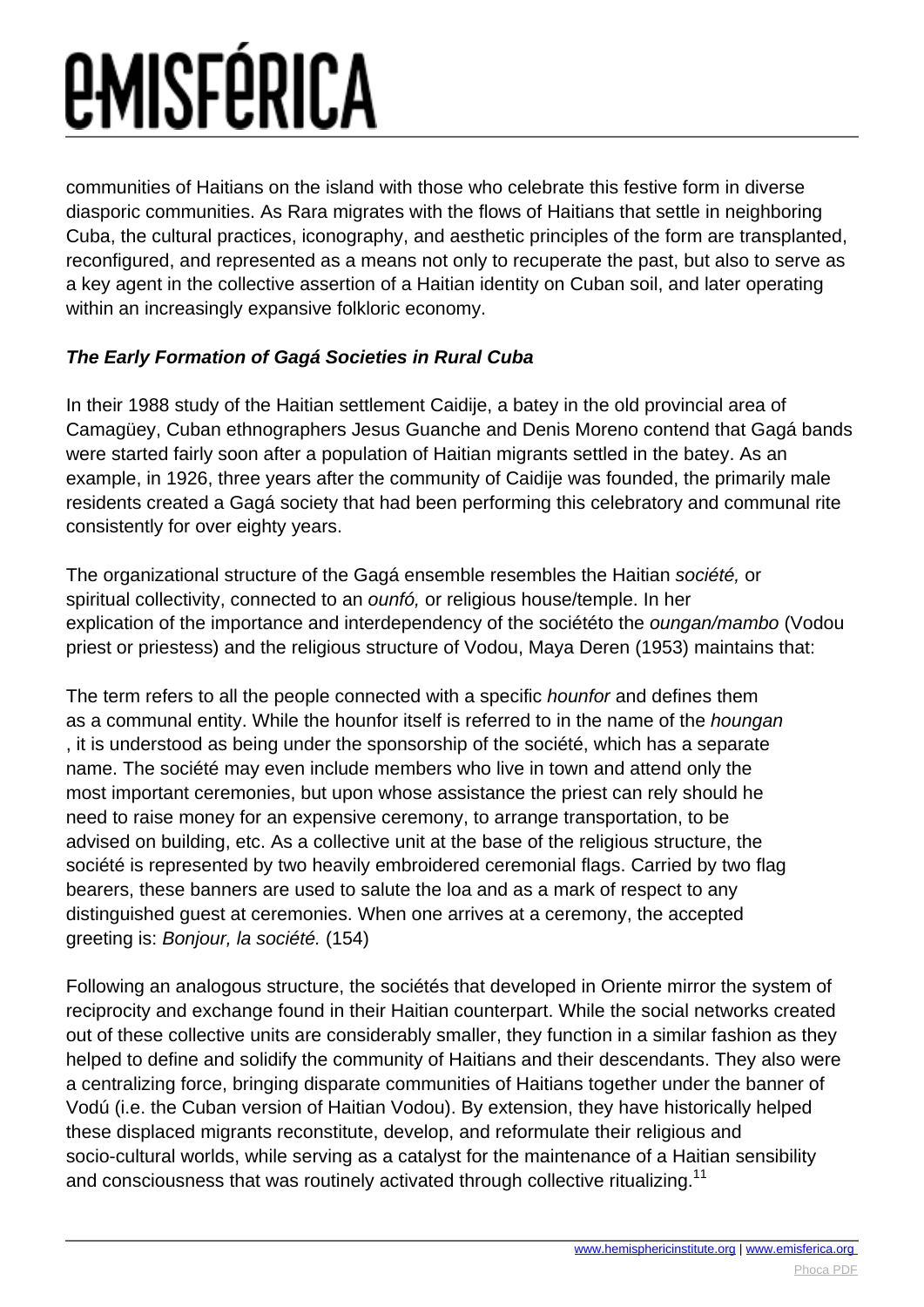Initially "a hermetic and laborious brotherhood that few manage[d] to penetrate" (Montero 1992, 9), Gagá societies were further fortified by their links to the Masonic Order, which functioned as a meeting ground for oungans and served as a practical cloak to the more vilified rites associated with Vodú.<sup>12</sup> Fraternal organizations, like the Lodge, were legitimate and established institutions in the socio-cultural and political scene of Santiago from as early as the late 1700s, after they were founded by the French émigrés class.<sup>13</sup> That Haitian migrants in the 20th century joined the Masonic Orders soon after settling in Cuba bespeaks the continuation of a cultural practice, but more so, it reveals the strategy employed by oungans to shield their religion and to acquire power and legitimacy among their kinsmen and Cubans alike. Through the ritual guise of the Masonic rites and salutations, these mobile processions created a space for Haitian migrants to conduct mystical negotiations and fulfill sacred contracts as they paraded the countryside year after year or until the promesas (sacred pledges or promises made to the spirits)were satisfied.

Over time Gagá became imbricated into the social life of the bateyes and functioned as a source of community identification and solidarity from as early as 1915.<sup>14</sup> As an annual commemorative rite, Gagá functioned as a central feature of the liturgical calendar, thus punctuating the otherwise monotonous flow of agricultural labor. Like many traditional masquerade forms found in the Afro-Atlantic world, Gagá functioned as a collective ceremonial reprieve from an otherwise arduous work schedule. In fact the shortened time frame of the festival correlated with the one-week respite laborers were given during Holy Week or Semana Santa, which also coincided with the height of the zafra. or harvestperiod. Symbolically, Gagá became enveloped within a liberatory ethos, as performers bracketed the realities of life in the bateyes through releasing into the communal spirit of celebration, ancestral veneration, and social detachment. Yet Gagá bands not only followed prescribed Vodú rites, they also mirrored the structures of power and social hierarchy in the Cuban batey. Similar to the Dominican Republic, where Gagá bands are also found, these community-centered associations, as June Rosenberg (1979) argues, "offer[ed] an identity which [was] far removed from the possibilities of these individuals…as the structure of the group reflect[ed] the values of the larger society" (203). As an example, in Cuba, as in the Dominican Republic, the maximum leader of the band was on occasion called a *dueño/a* meaning "master." The term was used to designate the sugar boss, and hence the locus of power and prestige in the bateyes. With the appropriation of the title, the name came also to refer to a Vodú priest (oungan or manbo) of great repute who was a spiritual director of the serviteurs (devotees) and revelers and a proprietor of his/her own Gagá society and band. Even with the adoption of a Spanish title, the sacred dimensions of the form and the primacy of the Haitian god of war, Papa Ogou, remained evident.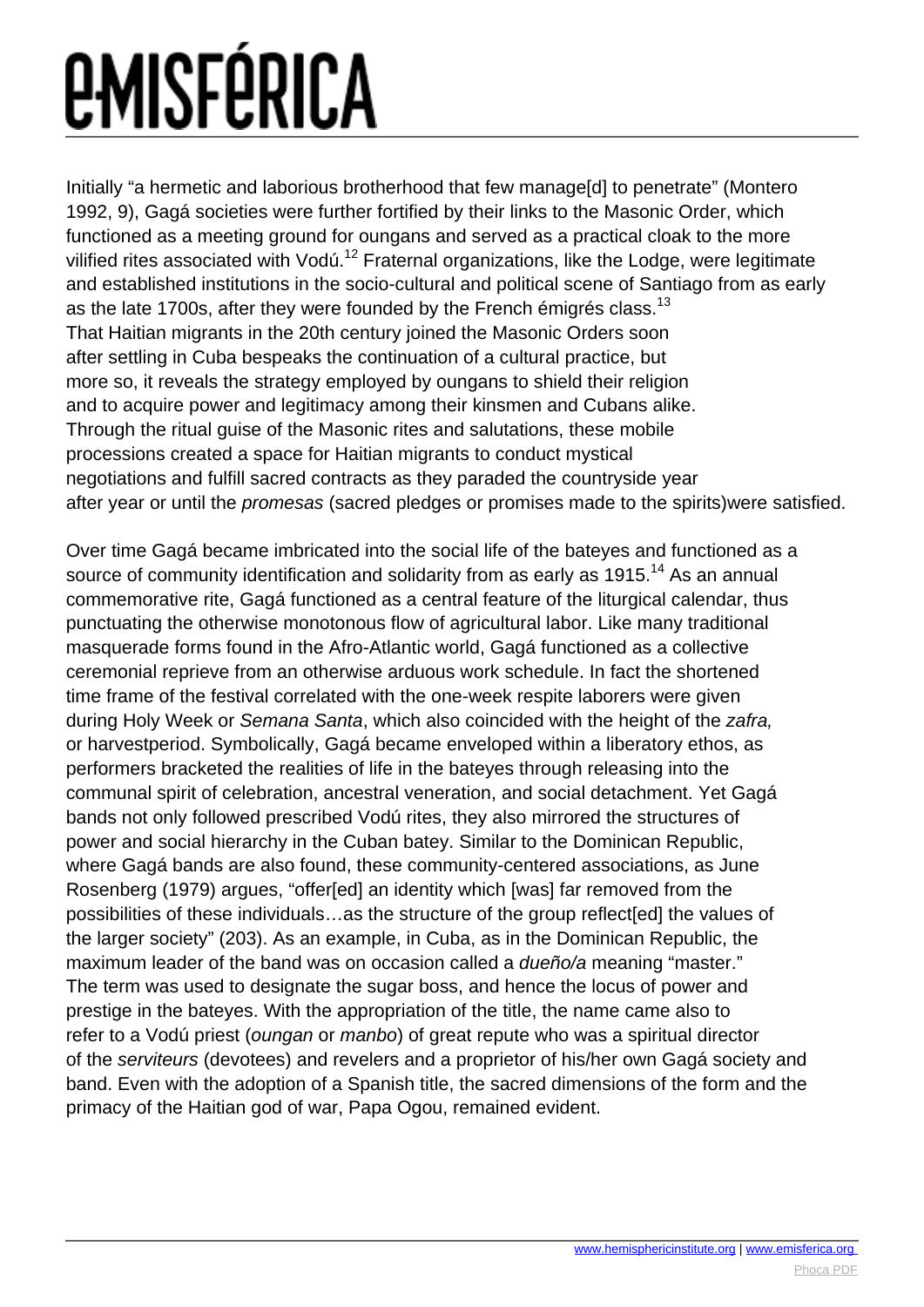

[P](images/e-misferica/11.2_images/112_lg_hume_01.jpg)hoto by Yanique Hume.

One event I witnessed in March 2003, which throws the hybrid cultural world of Gagá in stark relief, involved the mock battle between bands and feasting/feting of Ogou in the community of Barranca. A group of drummers and family members from Santiago de Cuba with ties to the batey came to participate in the opening rites of offering foods to the ancestors and rehearsing songs and dances in preparation for the climactic procession, which was to take place on the day before Easter Sunday.<sup>15</sup> On the night of the journey, the band wove its way through fields of cane before approaching train tracks off in the distance. Train tracks are auspicious sites because they are deemed to manifest the greatness of Ogou's power as owner of metal and protector of those who work with or manipulate metal implements. They also stand as a symbol of the transshipment of sugar cane from the bateyes to the town, and hence function as a figurative condensation of the livelihood of these field laborers cum performers. As the band danced towards the tracks, another band made its way toward them, waving its ritual flags or banners of affiliations to the revered Haitian lwa, Ogou. With their heads and waist tied in his sacred red cloth, both bands flanked either side of the train tracks. With the pulsating sounds of whistles, which initiated the building of a bonfire, revelers began their magnificent display of skill and mastery of the swords, rendering the cold glistening steel brilliantly and fluidly as they hurled them through the air. The spectacle soon turned into a possession-performance as the assembled congregants/revelers were taken over by the powerful warrior spirit. They threw jabs at each other and sliced through the sky as if clearing bush. The revelers charged through the cane fields that run along either side of the track, slashing cane trash before returning to the center of the ritual space where they slapped their machetes onto the metal rail lines before turning the tip of their blades against themselves. The majó<sup>16</sup> machetes (machete twirlers) took turns at passing the blades across their tongues, faces, abdomens, and arms. The frenzied movement climaxed to a crescendo as they engaged in mock battle around the blazing bonfire. To mark the end of the rite, the bateri (musical ensemble)<sup>17</sup> stopped playing and the majó machetes responded by turning their blades face down into the earth along the length of the train track. Each majó poured libations of rum where their blades pierce the earth and to the cardinal points. As the collective circled the line of sabers, they were sprayed with rum from the pierced lips of the oungans, and then proceeded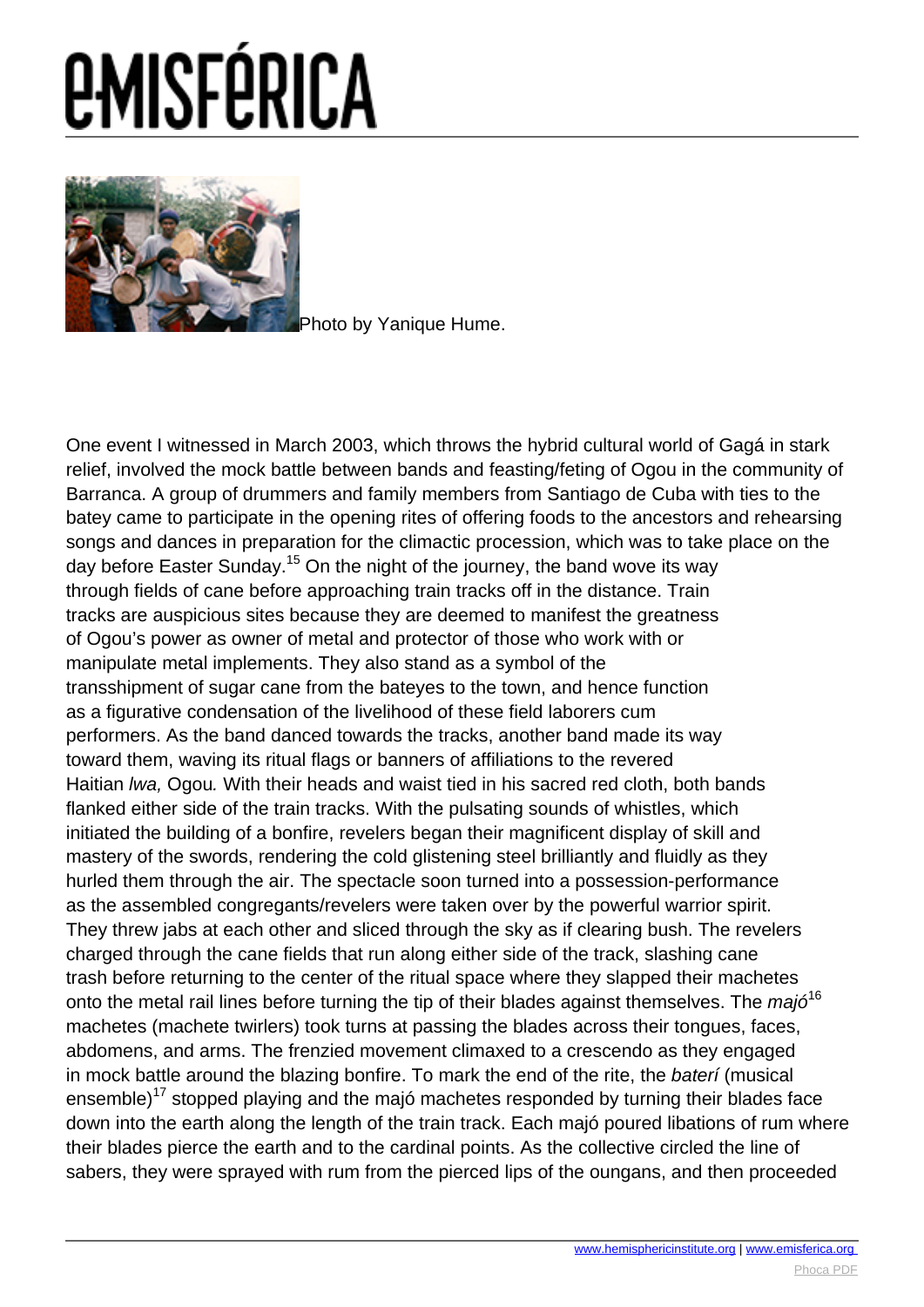on with their journey, stomping their feet and swaying their hips before disappearing into the night.

Within this ritual, multiple narratives converged, along with diverse spiritual worlds, thus throwing into relief the inherent dynamism of this festive form. Outside of the geographic territory of Haiti, Gagá performers systematically borrow and draw on the rich spiritual world of their adopted home, incorporating some of the symbols associated with other sacred complexes. The inherent syncretic nature thus points to what scholar Margarite Fernández Olmos (2000) has identified as "a secondary type of syncretism, one between (ex) colonized peoples" (273). Foregrounded in the rite around the train tracks is the pivotal place in which Ogun is situated within the ritual landscape of Cuba, where the boundaries of his spiritual identity bleed across Vodú and the Yoruba-derived Santería/Lucumi tradition. As a powerful African warrior who brandishes a machete as his spiritual tool and creative devise, Ogou/Ogun initiates war and clears the fields to usher into being civilization and modern industry. In this way, Ogun becomes linked both to positive and negative deeds. As such, he represents the African ideal of complementarity, whereby a destroyer-creator binary operates within a broader imaginary of social transformation.<sup>18</sup> The iconographic emblems of the machete and sacred banners that are ritually mises en activite (put into action) also point to Ogou's metaphorical link between religion and the military, which gave rise to the birth of the Haitian nation. Religion scholar Karen McCarthy Brown (1989) writes that "[t]he military-political complex has provided the primary niche for Ogou in Haiti" (71). Within the diasporic enclaves, this embodied memory of Haiti becomes activated through rites for Ogou, which references these two interlocking forces. Repeatedly, younger and older men spoke of their affinity to Ogou's revolutionary and transformative power. According to one performer, "Papa Ogou is our most important spirit. He brought freedom to our ancestors in Haiti and he fights for our freedom in Cuba…he lives in all of us, he is in our blood."<sup>19</sup> After probing this comment further with other performers, it became apparent that Gagá in the bateys became in some ways a festive ode to this god of war. In collectively embodying the gestures and agile movements of this divine warrior, the remembrance of Haiti and the revolutionary struggle for freedom is repeatedly brought to memory as an on-going process. Ogou's transformative power is continually recalled and harnessed in the collective bodily labor of the performers, as they, too, in their performance and everyday lives toil for a greater sense of self-actualization.

The communal efforts of the majó machete with the accompaniment of the ritual chorus of queens and mobile orchestra ignite Ogou's energy through their collective spiritual work and discipline. The flags and sabers become condensed symbols of potent power, or what is known in Haiti as *pwen* (power point). As mnemonic devices, they call to the fore this history and serve as the channels through which they cleanse and recharge the earth at the very place where Ogou's power is concentrated (i.e. a railroad track), a numinous site in Cuba where diverse spiritual worlds collide. Through their highly choreographed performance, they reclaim the land that has historically been the source of not only their labor but also their oppression and, in turn, recast it as the sacred domain of the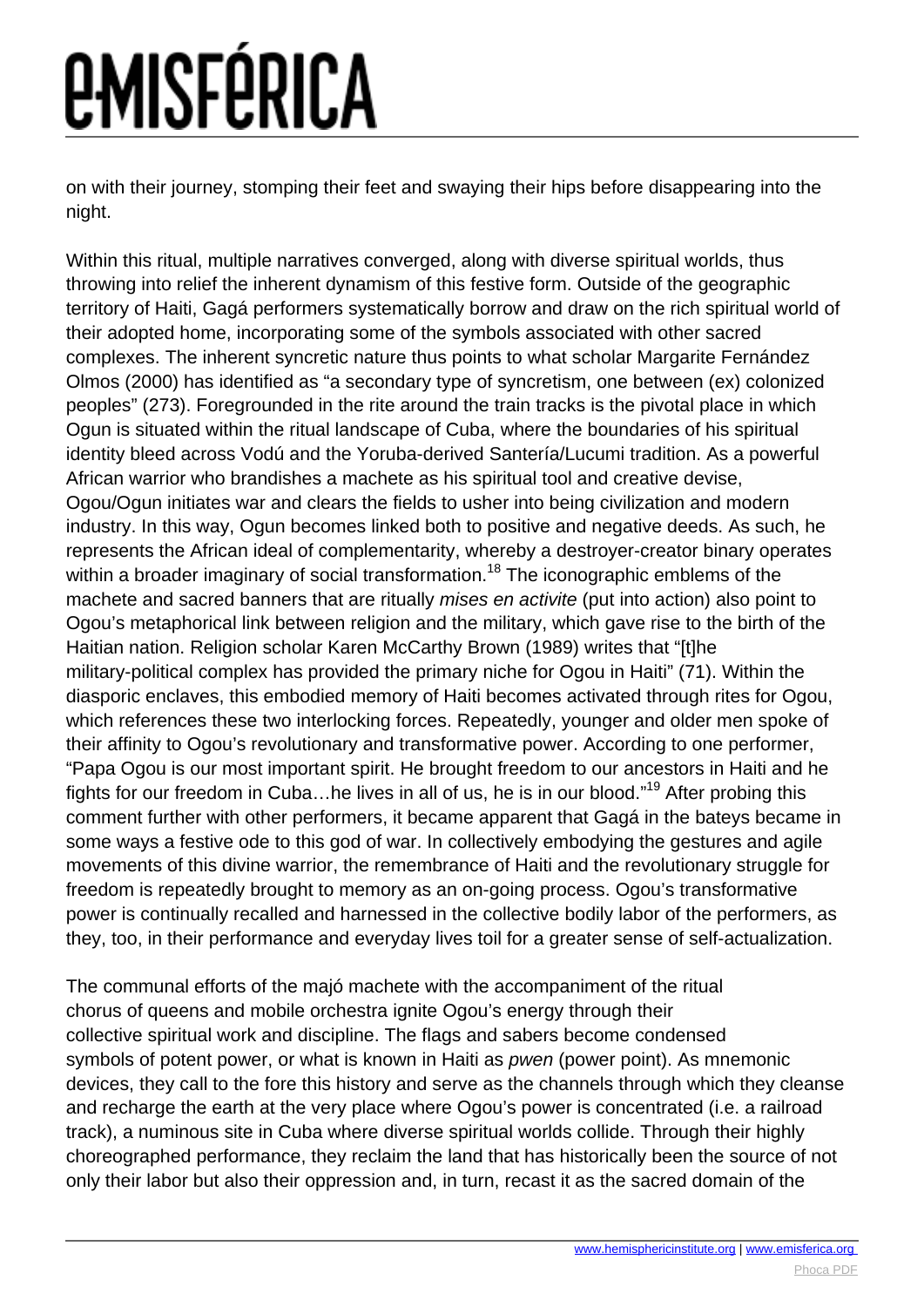lwa.By extension,they harness the might and authority of Ogou to enact a power that they do not ordinarily have.



[P](images/e-misferica/11.2_images/112_lg_hume_02.jpg)hoto by Yanique Hume.

The haitiano-cubano (Haitian-Cuban) communities, mostly dispersed across the eastern provinces from Camaguey to Holguin, are unlike their Haitian diasporic counterparts residing in metropolitan centers, who are embedded in well-established transnational networks and social fields.<sup>20</sup> While the recent relaxation of travel restrictions for Cuban nationals may shift this reality, the prohibitive socio-economic climate makes the continuous circulation of cultural products, peoples and ideas between the two Caribbean nations relatively minimal.<sup>21</sup> Thus the diasporic subjectivity constructed in Cuba has been articulated and sustained primarily through collective memory, guarded traditions, and cultural inventions, as opposed to an identity forged through consistent transnational flows. As a case in point, the repetitious sequencing of events that mark Gagá festivities, including the feasting of ancestral kin, days of rehearsing songs and dances for the journey across the bateyes, the conducting of ceremonial offerings at auspicious sites and within the family compound, and the final act of burning an effigy and ingesting the ashes in a scared alcoholic brew, became part of the naturalized rhythm that defined this seasonal festive form. There has been a maintenance, amplification and creation of some characters, most notably the majó table, which is no longer part of the repertoire in Haiti. Similarly, the formidable skills of the majó machete —a competency honed over generations of cutting cane—have usurped the primacy placed on the traditional Haitian majó jonc, or baton twirlers. Meanwhile, the majó rua diable, with his multilayered strips of cloth reminiscent of a traditional equan-like masquerade, has been added in as the spiritual protectors of the band, who deflects negative energies with his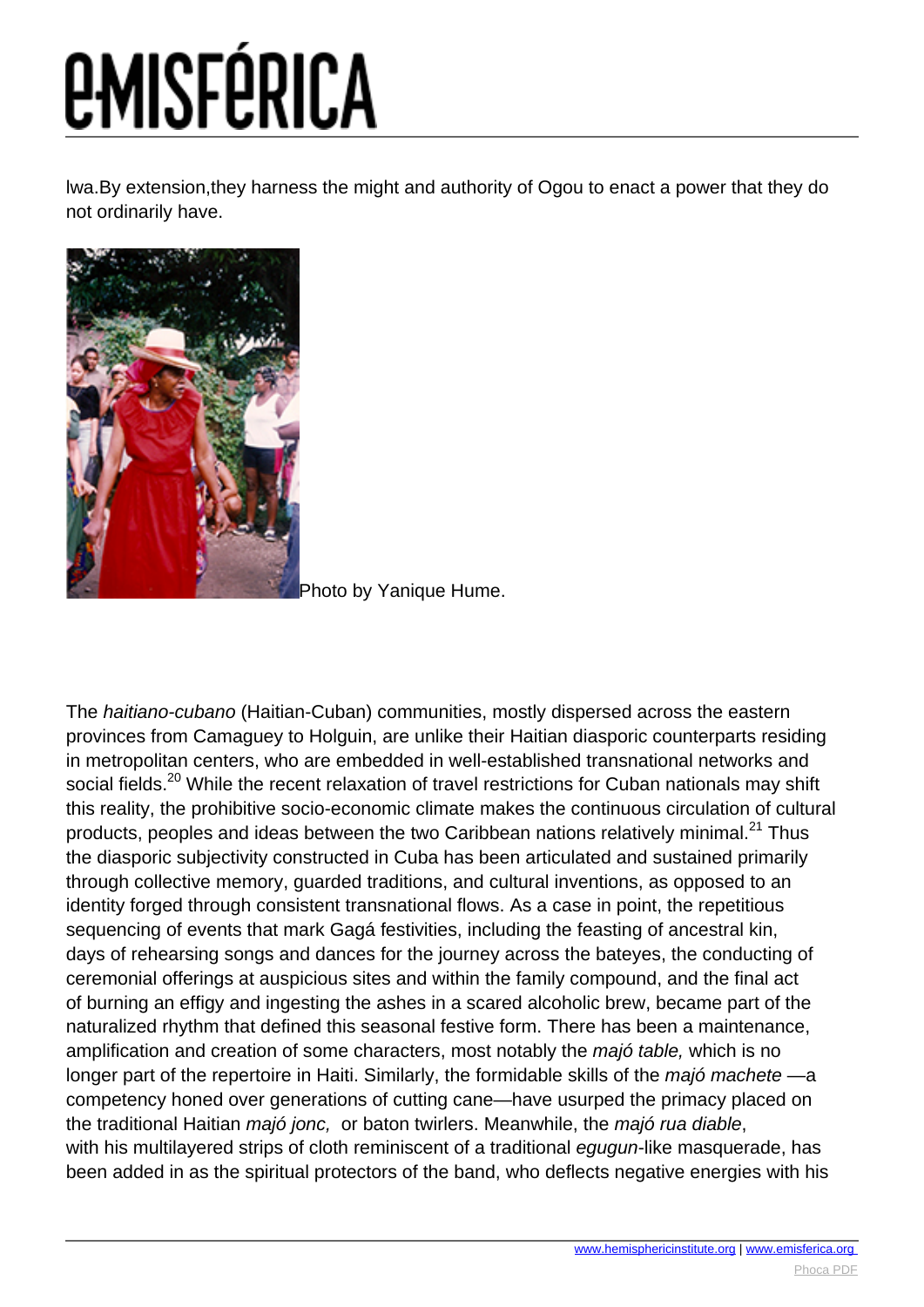twirling cloth.

Although deviation from the cultural script concerning the sequencing of the ritual events would occasion criticism, the inherent hybridity of the form manifests itself nonetheless. This is perhaps most evident in the local lingua franca used in the ceremony, as in everyday life, which slips seamlessly between Kreyol and Spanish. It is further expressed in the worshiping of divinities beyond those found in the Vodou pantheon, and indeed feasting their lwas on either the same days or seasons dedicated to honoring those associated with the more popular religious traditions found in Cuba. Further illuminating this confluence of cultures is the fact that most voduisants and ritual leaders are usually adept in *Espiritismo* (Spiritism), as well, and have created altar spaces in their domestic and ritual environments to represent their expansive sacred universe. The inter-cultural participation and collapsing of diverse spiritual worlds is also evident in the rural drum-dance fetes, known locally as bembé de sao, which are a central feature of the social and ritual lives of these communities formed by descendants of Haitians and Cuban peasants.

Vodou and, by extension, the rites associated with Gagá proved particularly adaptive to the Cuban socio-religious environment. Haitiano-cubanos were able to reconstruct their sacred expressions and practices in part because of the isolation and, hence, protection the forested rural regions afforded them. More poignantly, the similar vegetation and fortification provided by the physical environment was further enhanced by the familiar spiritual topography of eastern Cuba. Vodú and Gagá were also able to thrive because they were not institutionalized practices requiring a fixed structure, priesthood, codified practice, or geographical center (see Mintz and Trouillot 1995). Instead, they were able to take root in Cuba because individual priests established religious family networks in the communities they settled and re-established their practices. Gagá leaders collapsed and re-blended the ritual accouterments of several ritual systems, which then served as the sacred armory used by the oungans and other participants to mediate between the gods, the Cuban state, and their new environment. I now turn to the adaptations of the form to the concert stage as part of the annual Festival of Fire, where it has taken on a renewed vibrancy.

#### **Festive Forms and Their Shifting Performance Context**

In his assessment of the shifts in the last few decades within the scholarship on ritual and festive traditions, anthropologist David Guss (2000) maintains that there has been a move away from examining these forms in terms of their discrete place-based cultural specificity and function to that of "relocating festive practice in the sociopolitical reality" of the post-modern era (3-7). The realm of the popular is seen, therefore, not as an uncontaminated sphere of cultural production, but in fact one that participates in ever-expanding semantic fields. Popular cultural expressions are not static constructs, but are informed by processes such as urbanization, migration, tourism, and the global flows and circuits of culture within market-driven economies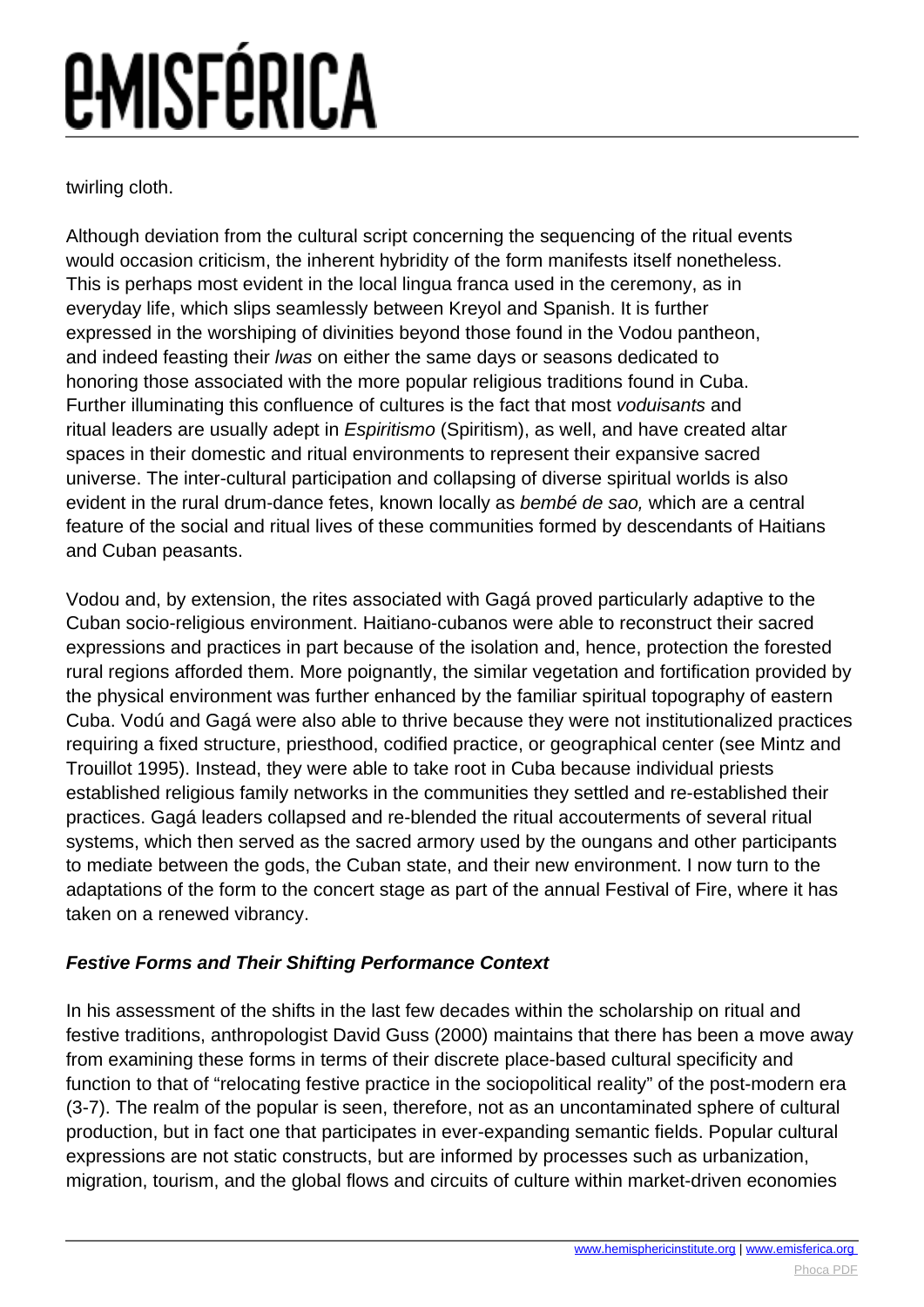(García Canclini 1995; Yúdice 2003; Ho and Nurse 2005). Following this logic, cultural performances are therefore ripe arenas not only to map the ambiguous and contradictory processes through which meaning is made and remade, but likewise to see how identities are refashioned within and across distinct performance frames.

From as early as the 1960s, Haitian expressive forms began to enter the repertoire of professional folkloric troupes in Santiago de Cuba and later gained more visibility through public events such as Carnival<sup>22</sup> and the Festival of Caribbean Culture (*Fiesta del Fuego*) ). With the formation of the Conjunto Folklórico de Oriente (founded in 1959) and its offshoot, Ballet Folklórico Cutumba (founded in 1960), formal channels for the inclusion of Afro-Franco and Haitian expressive forms (e.g. ritual/social dances and music traditions) were institutionalized. However, a much longer history of cross-cultural entanglements with the Afro-Cuban population in eastern Cuba existed and thus reveals how the cultural influences of Saint Domingue and, later, Haiti were intimately interwoven into the cultural tapestry of Santiago de Cuba and Oriente more generally (see Bettelheim 1998, 2001). As an example, the creolized music and dance tradition, Tumba Francesa and Tajona,<sup>23</sup> declared by UNESCO in 2003 to be a Masterpiece of the Oral and Intangible Heritage of Humanity, was forged in the cafetales, or coffee plantations, in the hills of Oriente during the late eighteenth and early nineteenth centuries andembodies one of the oldest and most tangible links to the Afro-Franco-Haitian heritage of Cuba's eastern provinces. During Carnival processions in Santiago de Cuba, members of the only remaining tumba society, Santa Catalina de Rici (founded in 1902), or Pompadour, as they are known locally, parade with stately and aristocratic finesse in front of local and foreign spectators. Outside of this heightened festive environment, society members present the imitative French court dances merged with African syncopated drum rhythms to more modest tourist audiences who visit their cultural center in Guantánamo.

#### **Gagá on the Concert Stage**

While the linear structure of creolized tumba dances<sup>24</sup> was translatable to the concert stage, the incorporation of Gagá within the folkloric repertoire involved a greater investment in making the dances more theatrically accessible. According to former director of the Conjunto Folklórico de Oriente, Antonio "Toni" Pérez Martínez:

The dances we witnessed in our trips to the Haitian communities were wild and energetic. We went as a team to see how the dances are performed in the bateyes and to learn directly from the source….These people were not professional dancers….They were field hands who danced as part of their lives. They worked hard, and when they danced, it was as if there was something in them they were trying to release. What we witnessed was raw almost primal energy and strong movements. They were strong rhythms and dances, but they lacked the sophistication needed for the stage....We had to clean it and make it art. <sup>25</sup>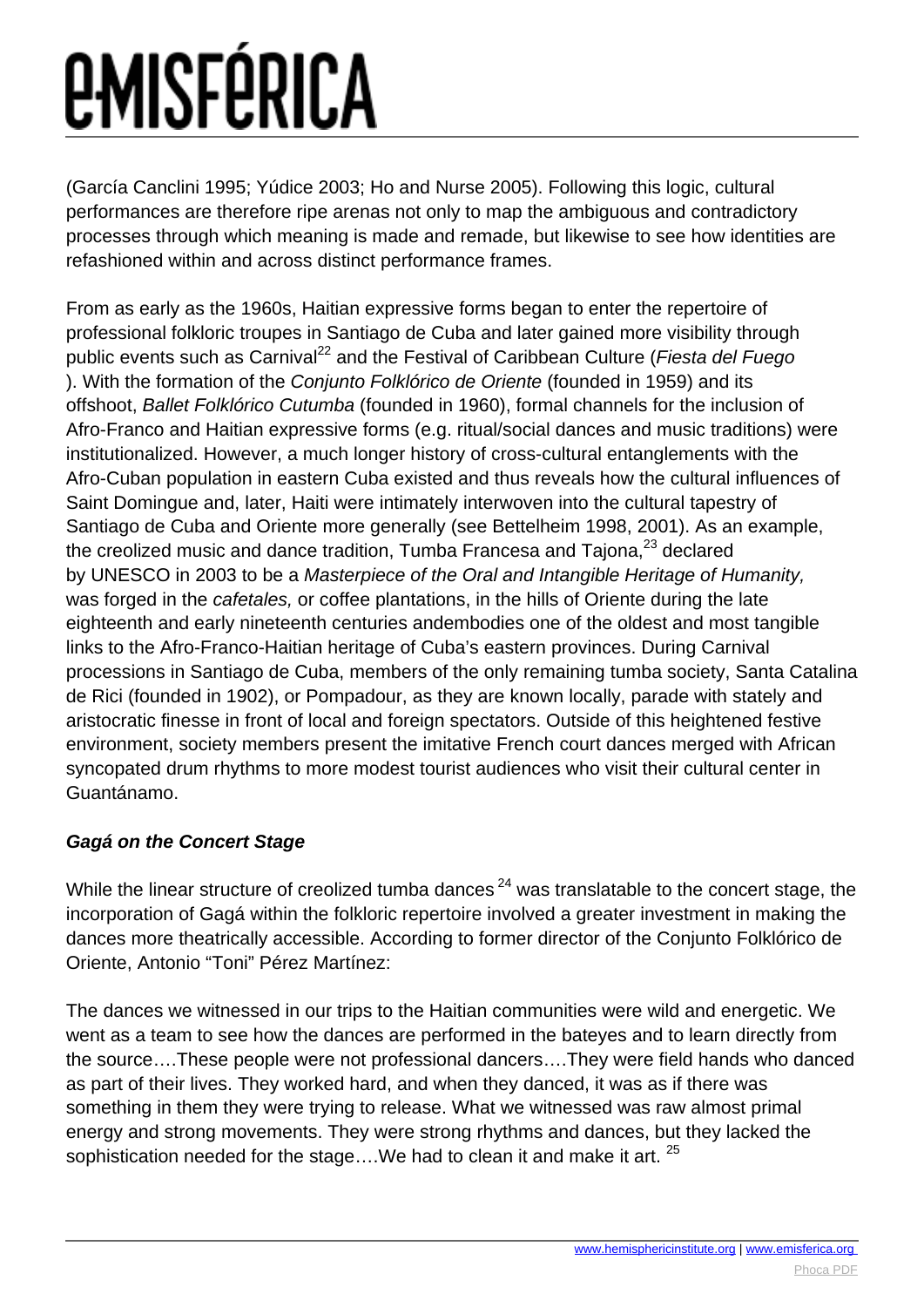

[P](images/e-misferica/11.2_images/112_lg_hume_03.jpg)hoto by Yanique Hume.

In the process of staging Gagá as art, the sacred context and ritual grammars that give meaning to the festive form are reduced to key symbolic identity markers of *hatianidad* (Haitian-ness). The flags, batons, and machetes are no longer amulets of sacred power or linked to specific divinities. Instead, these objects, along with some key characters (e.g. majo table and majo jonc/macete) become props that distinguish the folkloric form from the more popularized Afro-Cuban religio-dance traditions that have had a much longer history of public staging. <sup>26</sup> Often structured around a linear processional formation, dancers crisscross the stage with the signature wide-legged stomping action that characterizes the grounded earth-bound quality of the dance. While the movements of the legs, sinuous swaying or rotation of the hips, and pulsating arms in an alternating downward pattern remain true to the dance, the spatial demarcations that separate dancers/revelers from the stationary groupings of musicians and chorus belie the original integrative form of the mobile procession. The presentation of performers into distinct areas on the stage, the dominant frontal positioning of the cast of characters, and more linear configuration of their placement creates a clearly defined boundary between spectator/performer—a distinction, which in its original aesthetic context, remains blurred. One of the most characteristic features is displaying the athletic virtuosity of the male dancers. However, in the staged presentation, these feats of athleticism tend to dwarf the women, who are marginalized within the overall composition of the choreography. Moreover, the confidence that is inscribed onto the bodies of the traditional queens through their carriage and long, layered garments, are replaced with outfits that reveal, rather than conceal. To this end, the female body is not positioned as a locus of feminine and spiritual strength, but instead reduced to a sign of the exotic to be observed. $27$  The sacred knowledge that women are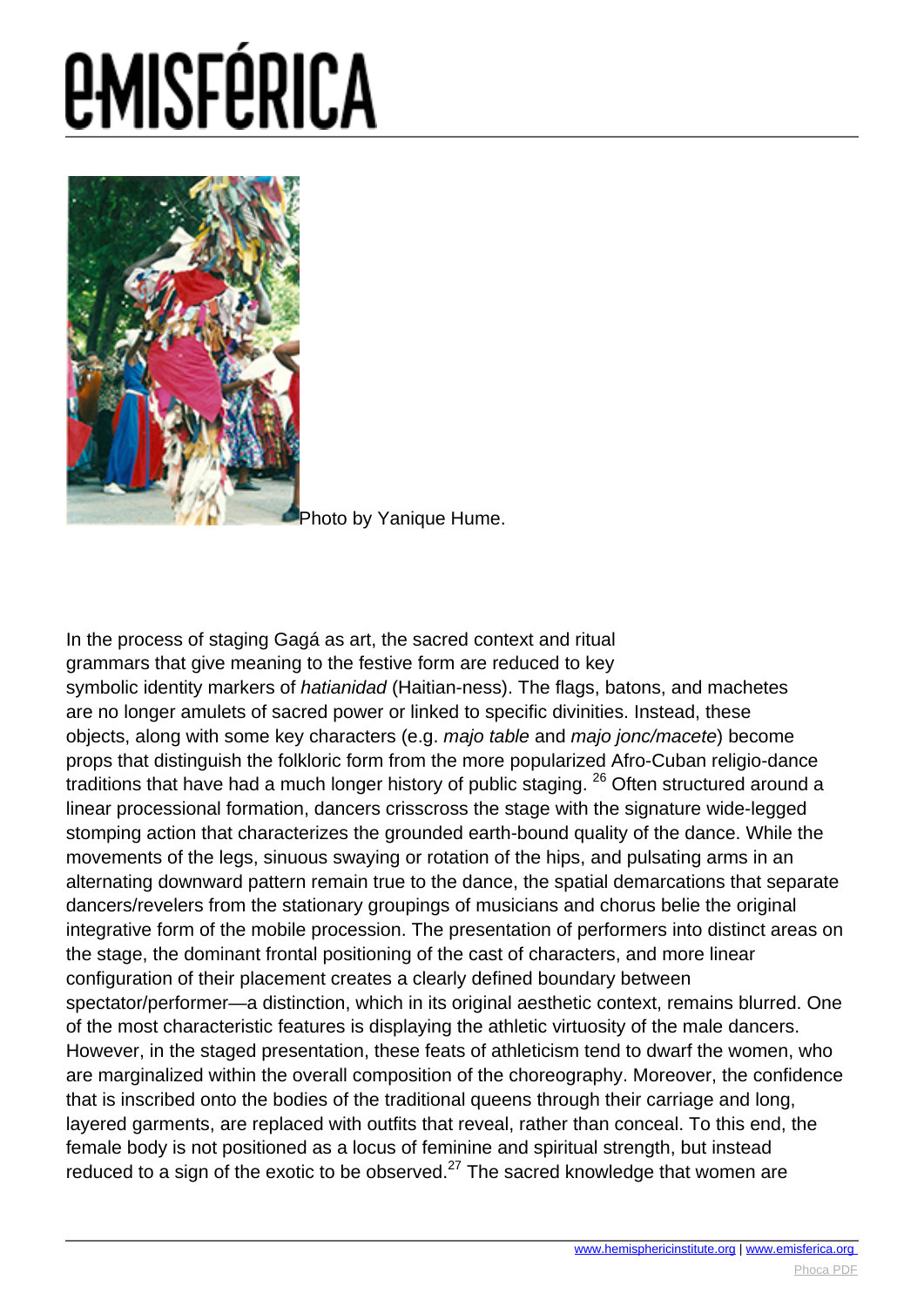deemed to embody within Gagá bands finds no tangible expression on the concert stage. Instead, her sexualized posture is subject to an external gaze that trivializes the primacy of queens within the traditional hierarchy of Gagá bands. Despite the decreasing number of Haitian women migrating to Cuba, the significance of and reverence to the queens was maintained. The sharing of spiritual work between the genders that one witnesses in traditional Gagá performances mirrors the sacred pairing that undergirds the overarching cosmological orientation towards balance in the Vodou religion.<sup>28</sup> The queen's power is thus always in relationship with that of her male counterparts, the prezidan (president) and kolonèl (colonel), who then assist with the execution of the rites. The title of "queen" bespeaks her konesans, or intuitive knowledge and spiritual power. In many respects, the queens of Gagá invoke a regal lineage in the likeness of those linked to the Tajona and Tumba Francesa societies. However, in the staged version of the form she is marked as sexual 'other,' marginalized in the physical space and stripped of any reference to her significant status within the community of ritual adherents.

Further compounding the process of turning sacred rites into spectacle are the elisions that inevitably follow. In many ways the repertoire of Conjunto Folklorico and Cutumba kinesthetically and aurally embody the ajiaco stew that Fernando Ortiz offered as a culinary metaphor of cubanidad (1949). At the same time, the contextual framework of these forms, as well as the history and socio-cultural and political positioning of Haitian culture in Cuba, are erased. The historical marginalization of Haitians and their descendants are also absent from the corporeal narrative of cubanidad. Indeed, the repertoire of Haitian materials presents a visual and performative history of the migratory waves of Franco and Afro-Haitians and the significant cultural contributions made by the distinct groups that entered the island. The issues concerning their social and political marginalization, however, are glossed over with a smile. Certainly, there is a growing appreciation of the diversity of Cuba and, by extension, a disruption of the mulatto imagery that has long identified Cuban culture and national identity. For many state officials in Santiago, including a former anthropologist with Casa del Caribe, José Millet, the cultural traditions in the east of the island are diverse and express "the uniqueness of Santiago as the cultural soul of Cuba." There is also an acknowledgement that "Haiti is central to this history, and we are proud to demonstrate it in our programming."<sup>29</sup> However, while some haitiano-cubanos are thrilled to be gaining greater exposure, others remain ambiguous about questions concerning cultural ownership and the representation of their traditions. As Sylvia Gardes, director of Mysterie d' Vodu states, "We have to be careful and make sure that our traditions are represented as they should be....That's why as Haitians we have to also be on stage presenting who we are."<sup>30</sup> While Haitian heritage communities are interested in validating their cultural forms and showcasing the different aspects of their customs publically, they are also concerned that they have had to struggle to maintain their identities in a hostile environment for several decades and hence want to have a say in how their cultural expressions become enveloped in national folkloric spectacles. Gagá is not solely a symbol of haitianidad, it is a lived cultural expression with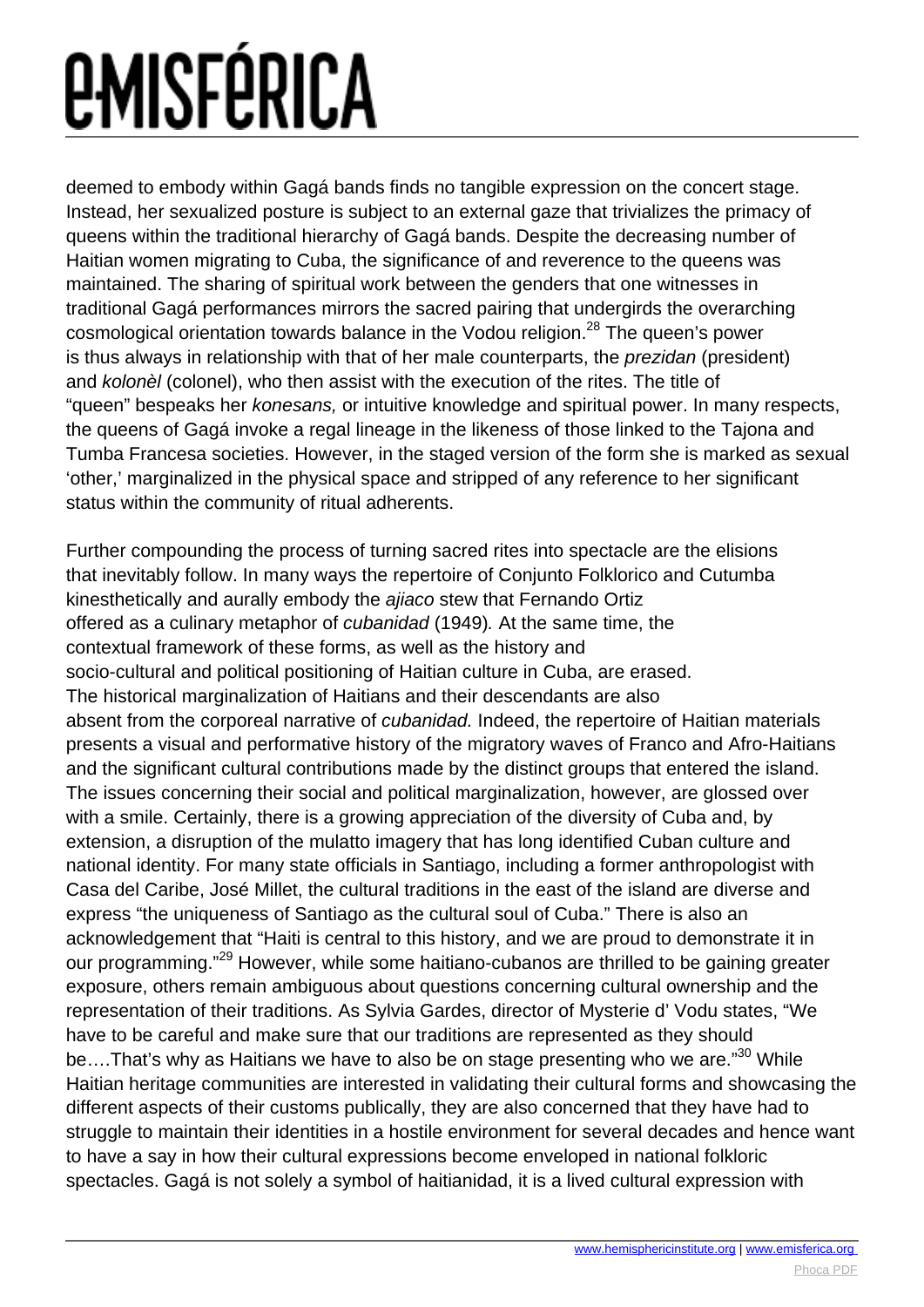sacred roots, a fact that many haitiano-cubanos are keen to guard through their own renditions at more intimate local events that they are developing, as well as in national celebrations.

I am reminded of Barbara Kirshenblatt-Gimblett's (1998) astute critique of national folkloric companies and the tendency to reclassify ritual as art, while at the same time raising questions concerning cultural ownership and difference:

…the proprietary rights to the material [folkloric repertoire performed by national companies] have been transferred from local areas to the "nation," where regional forms are declared national heritage. National troupes typically perform traditions from across the land, no matter what the personal histories of the performers. Since everyone can perform everything and everything belongs to everyone, differences do not differentiate. Polygot programs, besides offering variety, generally represent an "imagined community" in which diversity is harmoniously integrated. Difference is reduced to style and decoration, to spice of life. Cultural difference is then praised for the variety and color it adds to an otherwise bland scene. (65; emphasis added)

The question of difference, which folkloric companies attempt to produce through their diverse program, actually serves to dilute its oppositional potential. While I am cognizant of the various implications and dangers of the increased folklorization of Haitian forms, the results are a bit more ambivalent and complex than what is often discussed. Indeed, there are risks in celebrating the superficial harmonious tapestry of cultural differences as they are presented in folkloric performances. Moreover, "valorizing an aesthetic of marginalization" (Ibid., 76) only serves to uphold the status quo and normative readings of culture. It further endorses frivolity, as opposed to encouraging critique and action. But, to dismiss these staged presentations as somehow aberrant and inherently lacking is a bit too reductive, as they do more than entertain. For the audiences that view them, these performances also have multiple meanings and speak to them in a multiplicity of ways. There is a tendency to leave the concerns of the actors and audience out of the equation, when in fact these are the people who will counter this very claim of superficiality.

#### **Casa del Caribe and the Reframing of Cuba's Folkloric Paradigm**

Defining Cuba's "national character" has been a pivotal feature of the discursive practice of the state and its shifting cultural politics. From the advent of tourism campaigns of the 1920s and the ensuing polemic surrounding the revolution of signs in the 1930s, Afro-Cuban cultural expressions were reevaluated as official national signifiers. Moreover, African-derived religions emerged as the identifying marker of Cuba's cultural distinctiveness. Acclaimed Cuban ethnographer Fernando Ortiz reevaluated the maligned image of Cuba's African-derived religions and expressive forms as unique emblems of national cultural distinction.<sup>31</sup> Not to be relegated to the margins, religious expressions were to be reformulated as viable sources of Cuban folklore and popular culture.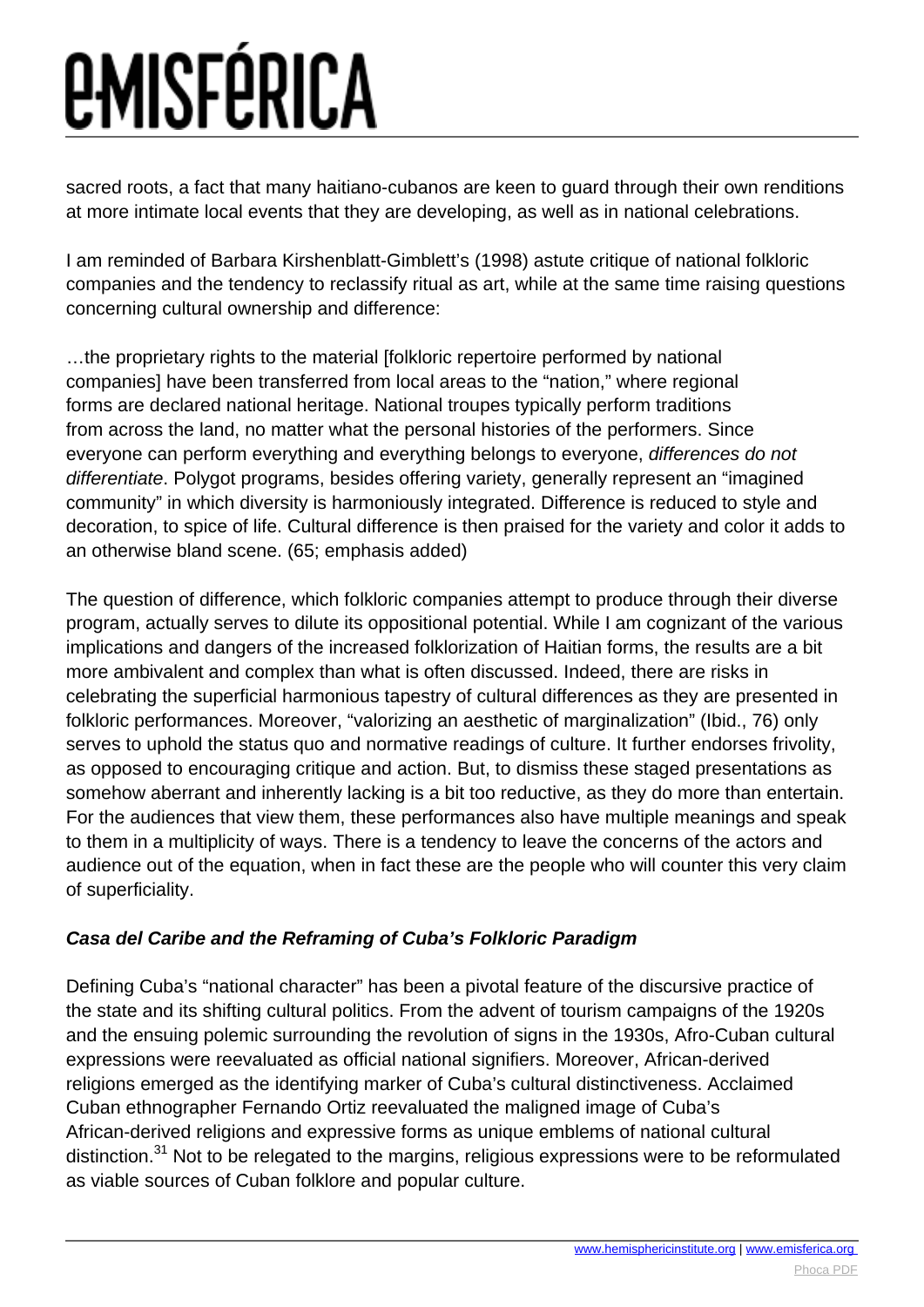Given the turbulent history of the systematic repression of Afro-Cuban religions (Matibag 1996; Ayorinde 2004), the radical shift from the overt displays of public hostility and, later, ambivalence toward black forms of worship and spirituality to the contemporary preponderance of representations of ritual performances in the streets and on the stage may occasion surprise. However, the consistent appropriation of Afro-Cuban religions, or what Carlos Moore (1988) has identified as "the repository of Cuba's most powerful cultural distinctiveness" (98), reveals the manner in which these popular forms are fully imbricated within the structure of state power (Routon 2010). With the formation of Cuba's national folkloric company, a template was set for the future secularization, commoditization, and folklorization of sacred and popular forms.

As a means of combating this trend of de-contextualization, Casa del Caribe inaugurated an alternative approach that attempts to retrieve the teachings, sacred arts, and ritual practice associated with African-derived religions from the margins of "folk practice" to a more central position within intellectual discourse. Through its annual Festival of Caribbean Culture with its attendant program of events, including symposia on popular culture and religion and the staging of rituals in curated presentations, Casa attempts to re-contextualize Cuba's diverse religious worlds. According to one of the Institute's founding scholars and previous director, Joel James Figarola, "Religion provides a window through which to examine the complex multidimensionality of an individual and collective sense of identity. It also helps us locate Cuba's pervasive African-ness."<sup>32</sup> Religion thus becomes a key lens through which to examine the lived experience of marginal communities. It also serves as a critical vehicle for examining the processes of intercultural exchange while at the same time celebrating the cultural expressiveness of Cuba's diverse religious landscape.

For its part, Casa del Caribe has grounded its official endeavors in a process of affirming and legitimating an array of ritual practices, as well as the practitioners (portadores, or tradition bearers) of African derived religions. This particular emphasis on the practice as preserved within families and communities has led to a focus on the moral authority of devotees (creyentes) and leaders ( santeros/as, paleros/as, manbos, houngans, espiritistas) selected by senior cultural researchers working in Casa del Caribe. The center of authority for granting legitimacy to haitiano-cubano expressive forms has come through the efforts of this regional institution. Today, there is hardly a Haitian-Cuban community untouched by Casa's reach. Interestingly, while state intervention has grown to a certain degree in tandem with community initiatives, Casa's investment in exposing subaltern expressions has resulted in a hierarchy among folkloric troupes and, likewise, the popularity of certain communities and troupes over others. Over time, ritual specialists supported by cultural researchers at Casa del Caribe have gained greater spiritual capital and are benefitting from their access to broader, more expansive networks.

#### **FROM STAGE to STREET Gagá in the Festival Circuit**

One such performance space that is creating a new arena for communal gathering is the Gran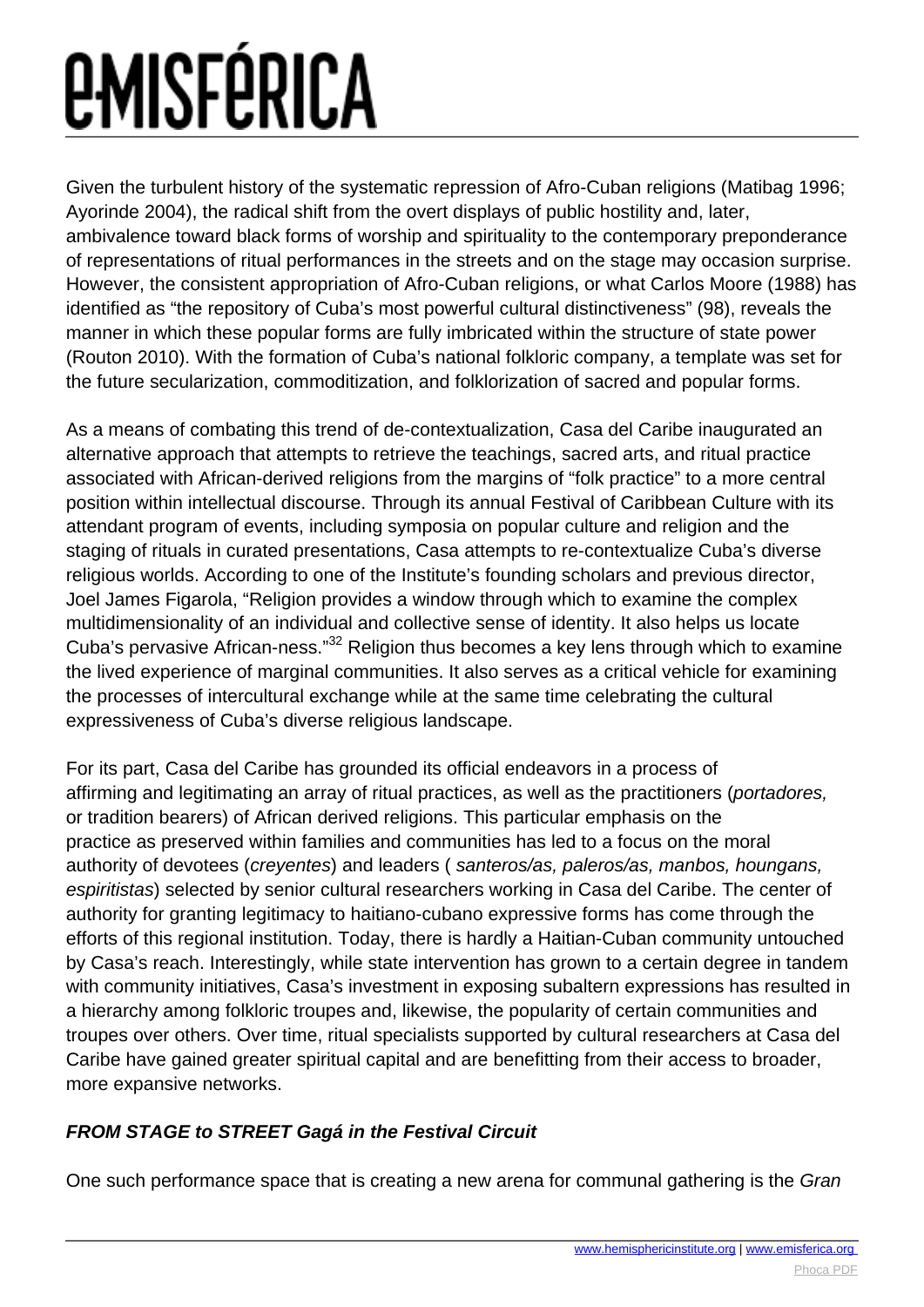Gagá, which has been part of the program of events in the annual Fiesta del Fuego sponsored by Casa del Caribe. Concerned that Gagá as a cultural practice is disappearing, I spoke to several Gagá performers in the summer of 2009 about the fate of the form:

Gagá will never die and it is not dying. We have just moved it from the bateyes to the streets and stages. We don't all live in the bateyes anymore and we don't all cut cane. Our foreparents did and they kept the Gagá alive in the bateyes because that was where they lived and worked, where they shared with one another….But we have other celebrations where we come together, like the Festival of Fire, and we have our own community celebrations in Ramon, San German, Cueto, and we dance Gagá then. The old people are tired of walking, but we will keep the tradition alive in our own way, in the streets, where we don't just sing to ourselves anymore but to everyone….Now everyone wants to learn Kreyol in Cuba and learn our dances. It's even on the national stage.  $33$ 

As a case in point, the Gran Gagá, which has been part of the festival program since 1994, presents an occasion where approximately ten to fifteen groups comprised of first-, second-, and third-generation Haitians take to the city streets of Santiago in a celebratory procession and performance. Those who assemble each year have extended their contractual agreements with the lwa to make this annual pilgrimage.



[P](images/e-misferica/11.2_images/112_lg_hume_04.jpg)hoto by Yanique Hume.

Lifted out of its Lenten season and outside of the forested environs, it may appear to be a more secular public spectacle, but I would argue that beneath the public transcript of playful festivity operates the seriousness of communal work. In this context the gods are not feasted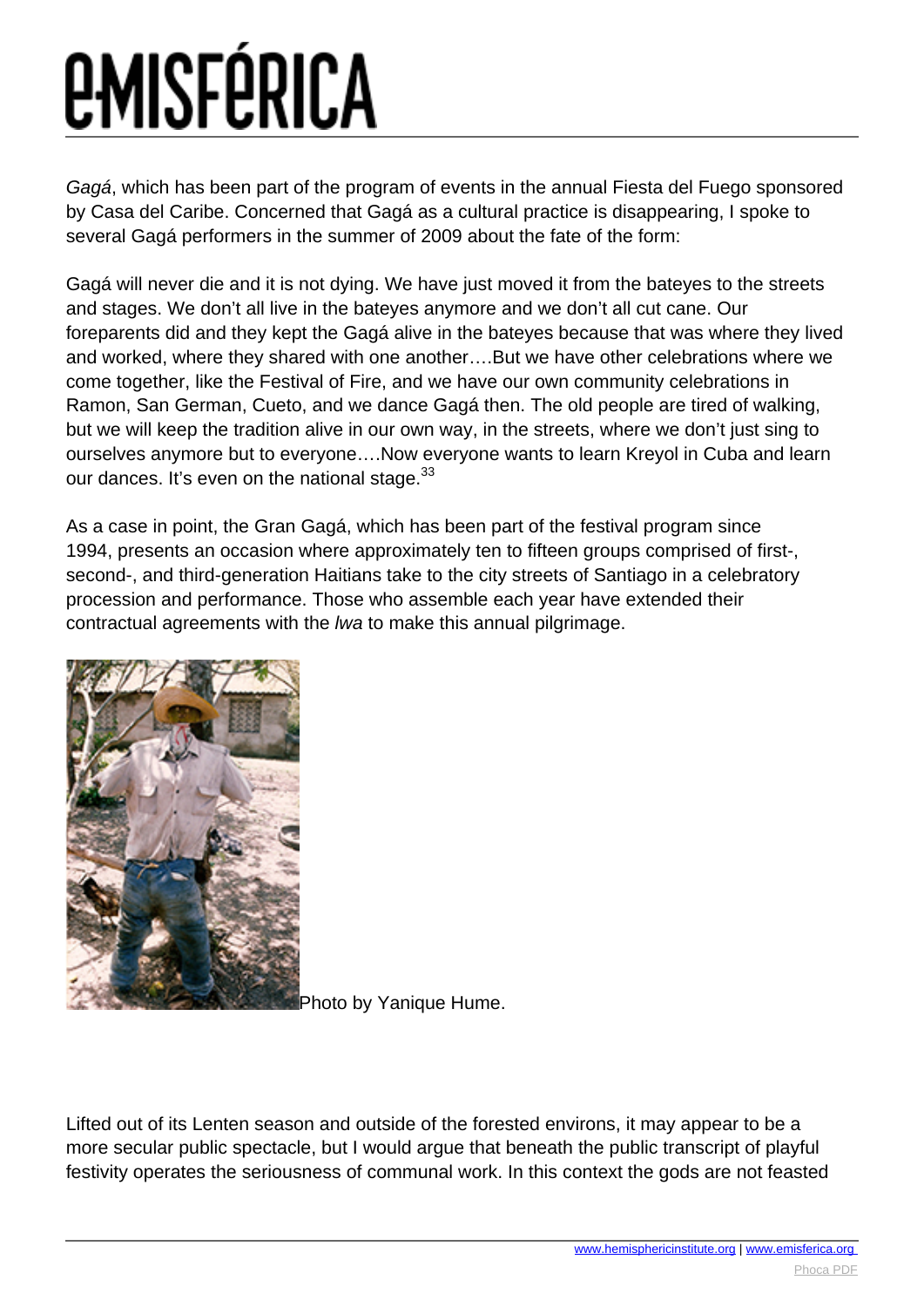in the exposed environment, but there exists the collective labor of fostering community and a shared identity through performance. Unlike its rural counterpart, the Gran Gagá presents an opportunity for several Gagá bands/sociétés and Haitian-Cuban communities to meet and celebrate. With many of the community members getting older, the trek through the countryside is growing more difficult. As a result, Gagá celebrations in the bateyes have been radically reduced to accommodate the inability of members to make the journey to neighboring bateves.<sup>34</sup>

Today, the meeting of different Gagá bands in this annual street festival is reviving the sense of community, which was fostered by decades of marching through the cane fields. The occasion is therefore filled with excitement, as community elders reconnect with the extended family of Haitian descendants living across Cuba. Those who migrated to Havana and other parts of the island use the Gran Gagá as an opportunity to reestablish ties, foster new ones, and, in a sense, mold their own imagined communities outside the confines of the batey. No longer banished to their communities where they performed in insulated isolation for decades, by claiming the public space of the streets afforded them for that one day, disparate Haitian-Cuban communities assemble under one national flag and dance to one rhythm, regardless of their diverse experiences in Cuba. They are able to use their traditional festive form to celebrate their ethnic and cultural identity and in turn lay claim to their shared historical legacy and sense of belonging to Haiti, as well as the Cuban national space.

The Gran Gagá functions as its own discrete festival within the overall structure of events featured in the Festival of Fire. As such, it has its own internal logic and by extension operates somewhat outside of the template established by the Festival of Fire. As an example, festival organizers or researchers do not mediate the event. Moreover, because of its distance from the city center, it does not attract large crowds of tourists. One may conclude that the marginality of these communities and Haitians more generally is replicated in the placement of the event in the overall Festival structure. It is my contention, however, that this particular spatialization of the Gran Gagá has encouraged the transference of the integrity of the ritual structure within the overall festive frame. The performers thus view the Gran Gagá not as a performance for spectators, but for each other. As onemajó yonc mentioned, "We dance for our ancestors in the batey and they look over us here in the city where we dance amongst our friends."

Gagá, as a traditional ritual and festive form, finds itself in ever-changing performance contexts. According to Nestor García Canclini, it is "doubly enrolled" in a "historical (i.e. a process that gives identity to ethnic groups) and a structural (i.e. within the present logic of dependent capitalism)" paradigm (1988, 486; 1993, 45). However, in respect to the latter, Gagá's integration into this structural enrollment to which García Canclíni refers is tempered by Cuba's rather peripheral socio-political and economic positioning in the global economy. To this end, Gagá is yet to be inscribed within a strictly consumerist framework<sup>35</sup> in that it is not underwritten by multinational companies, corporations, or firms, but indeed still operates under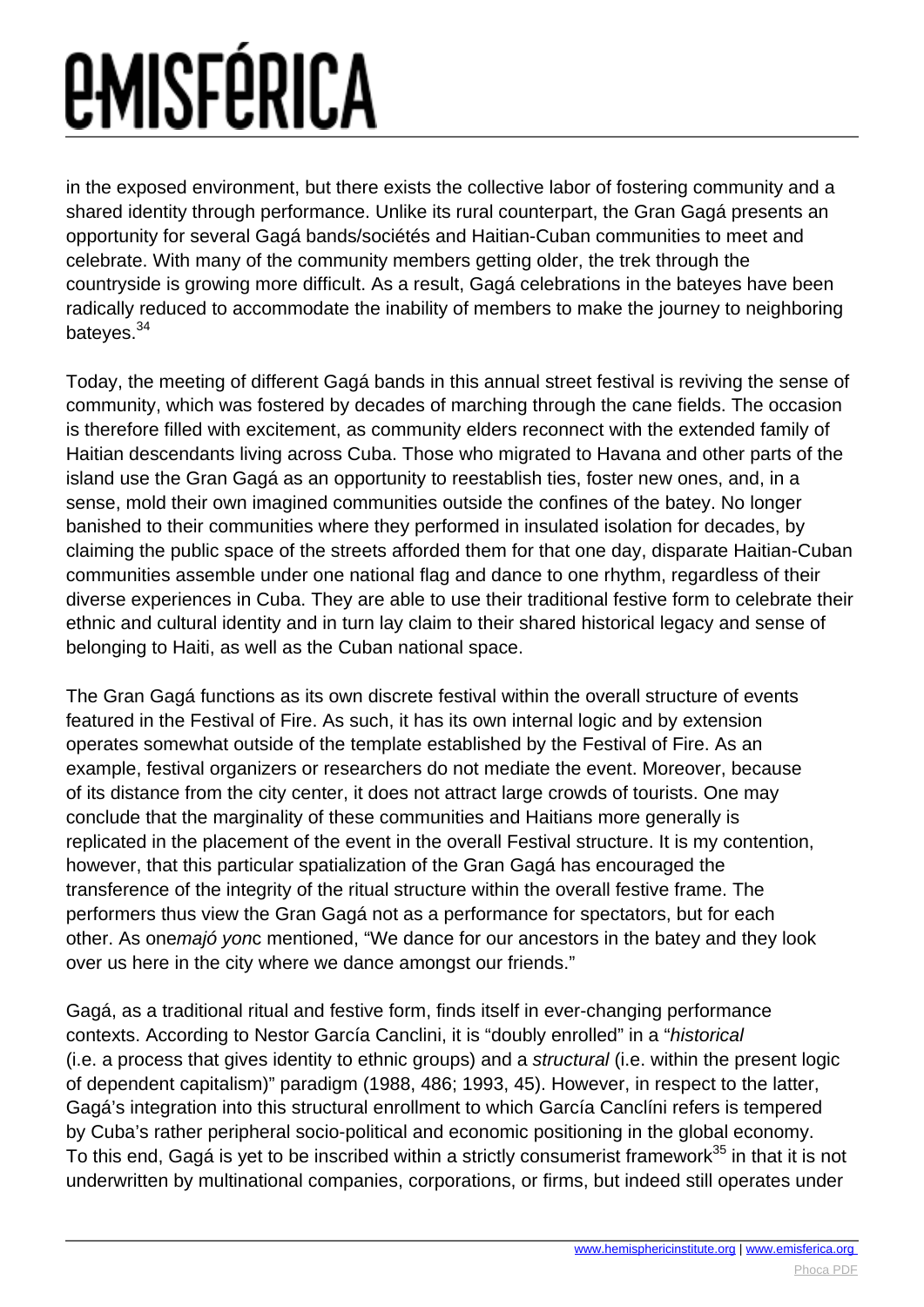the patronage of the gods, community members, and, to a growing degree, state institutions.

The argument here is that, despite the challenges of commercialization and folkorization, for popular cultural forms and identities deemed invisible and unworthy, their exposure can also be interpreted as a challenge to conventional notions of nation and identity. These twin processes (folklorization and commodification) also serve as a vehicle for giving expression and a space for alternative identities to be projected. While not immune to the dangers Barbara Kirshenblatt-Gimblett warns against, the theatrical spectacle has also proven to stimulate an indigenization process in the communities in which the forms emerged. What has become apparent is that, as these cultural expressions become more folklorized, they also enter a process whereby they are further traditionalized, forming what David Coplan (1994) has identified as a "dynamic of persistence" (19) amidst the changing realities and shifting performative contexts in which they are now operating. In other words, the folklorization process has encouraged the Haitian-Cuban field laborer, who also dances and drums in his/her ethnic enclaves to perform across wider performance circuits and in turn to reassess, reconfigure, and adapt what has been guarded as a traditional form. In publicly staging once private cultural forms, the descendants of Haitians are using their sacred traditions as a way of articulating their distinct identity. These staged events also serve as a catalyst for stimulating interest in maintaining these cultural performances so that they are not reduced to folly, but upheld as icons of a collective identity and as a marker of history. The cultural imperative to perform in today's Cuba also extends beyond the politics of national recognition. Through staging their rites for tourist consumption, haitiano-cubanos are using their traditions to make a viable living and gain much needed material resources to meet their needs. Dancing to their gods to the applause of foreigners is not simply the enactment of a quaint pastime, but an essential part of making a living in today's rapidly changing Cuba.

The staging of Vodú rituals for popular consumption goes beyond mere folkloric spectacle and entertainment to that of redefining and expanding the contours of Cuba's late socialist cultural patrimony and national identity. The new public spaces for expression that have opened up in the aftermath of Cuba's Special Period<sup>36</sup> have become critical for understanding contemporary cultural politics. State-sanctioned performances allow for an examination of inclusionary policies that focus on the exploitation of culture as a pivotal democratizing resource.<sup>37</sup> These also offer an opportunity to explore the agency of ordinary Cubans of Haitian descent as they express their ethnic heritage and social identities and in turn further nuance prevailing discourses on race, culture, and citizenship. As noted haitiano-cubano percussionist Yesel Espret notes in an interview conducted in 2009, "Today everyone wants to be Haitian, talk Haitian, dance Haitian and even you are here to study what it is like to be Haitian."<sup>38</sup> The once isolated mountain cultures of Oriente are thus part of an ever-expanding national identity adding another exotic mix to Cuba's multicultural folkloric imaginary. This increased public presence stands as an example of Cuba's protracted history of incorporating marginal citizens through the staging of folklore.<sup>39</sup> However, the late socialist context presents an interesting moment for assessing how regional institutions interpret and galvanize the cultures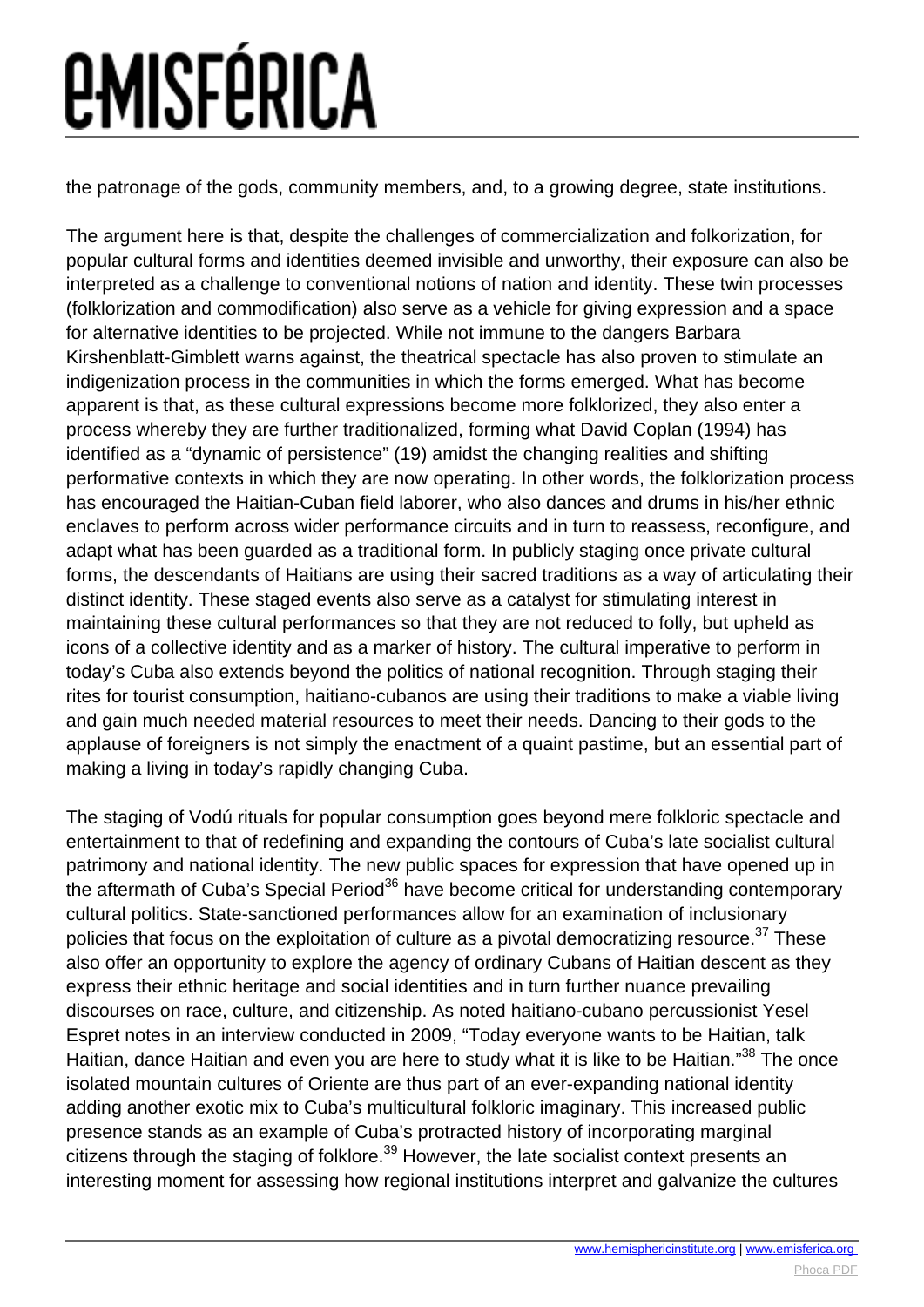of Cuba's marginal folk. It simultaneously asks us to consider the implications of the descendants of field hands becoming increasingly enrolled in folk tourism projects.

#### **Conclusion**

The increased public staging of Haitian-Cuban cultural expressions, like other black cultural performances endorsed by the Cuban state, have evoked contradictory reactions from the wider Cuban community, in particular those who do not share the same ethnic heritage. Many of the performers, as well as Haitian-Cuban community members, view the public re-enactments as a celebration of Cuba's cultural diversity and as a means of preserving and reclaiming marginal expressions through performance. For others Haitian forms have no place in the national folkloric repertoire because they do not coincide with the normative understandings of Cubanness. This particular tension speaks to the dynamic migratory history that has come to define Oriente as a culturally distinctive space from Havana, thus revealing the lack of a homogenous cultural sphere in Cuba.

This essay has also argued that each performance of Gagá brings its own localized and spatialized meanings, thus it calls into question any view of a universal Gagá in terms of form and functions. Gagá is inherently malleable, and for that reason is subject to repeated appropriations, not only by national companies, but also by descendants of Haitians wanting to reconnect with their historical experience and commemorate their collective identity and sense of community through their own local celebrations. As Dolores Yonker (1988) reminds us, "Rara [Gagá] emphasizes movement in space rather than observances at fixed locations" (151). To this end, the process of deterritorialization and subsequent reterritorialization across geographical locales and spaces is indicative of the inherent migratory and dialogical structure that governs the form. I caution that if we deny the creative agency of its performers to resignify their practices as they traverse different contexts, we miss the dynamic logic that is at the ontological root of Gagá. Gagá is at its core about crossings, passages, and journeys, linking the sacred and secular realms of existence with the communities and territories they pass through, solidifying the identities of those in the immediate space of its enactment and also reaching across to those who exist in different environments.

In this vein, Gagá evokes a transnational performance geography that bespeaks the foundational role of Vodou in the diasporic experience of Haitian migrants. Its presence in Cuba attests to the ways Haitians have historically used their popular cultural forms to create expansive "social fields" that allow them to re-root themselves in the diverse spaces they call home, while maintaining a connection to the homeland, either literally or figuratively (Basch, Schiller, and Blanc 1994; McCarthy Brown 1997; McAlister 2002). The argument here is that the facilitation of this diasporic cultural formation and the subsequent fashioning of diasporic subjectivities emerge out of this process of dislocation and relocation (Alleyne-Dettmers 2005).

Haitiano-cubanoexpressive culture is a hybrid form that configures a distinct ethnic/cultural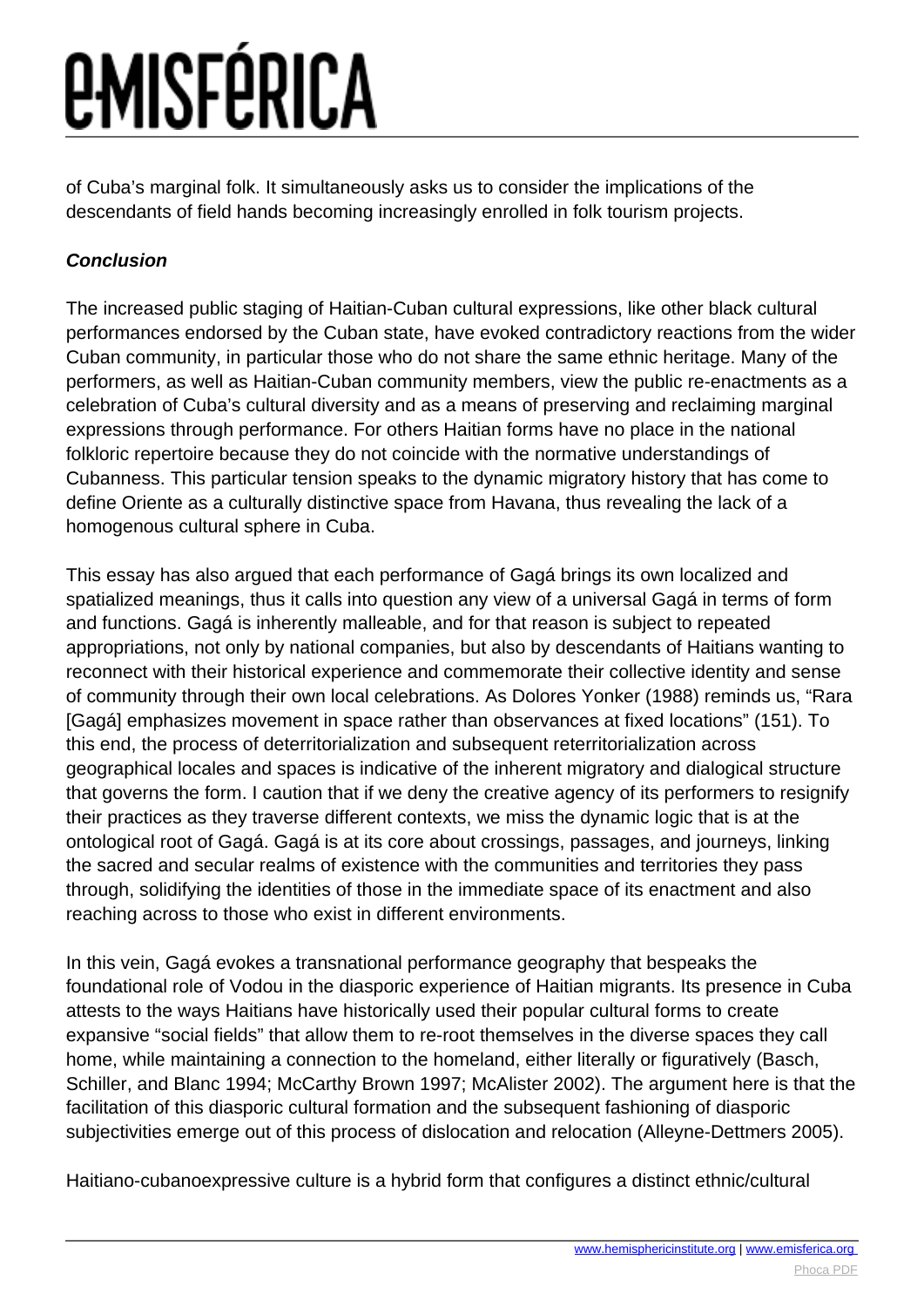identity that in fact embodies the plurality of contemporary cubanidad. At the same time, the expansive networks and diverse social contexts of cultural performance have been instrumental in satisfying the contemporary integrationist polices of the Cuban state. In the countryside, Gagá and other Haitian expressive forms have served to articulate a sense of belonging for the descendants of displaced migrants and a corporeal diasporic consciousness. As Gagá moves to the stage, it increasingly becomes an emblem of Cuba's diverse heritage. What Gagá reveals is the manner in which cultural forms are reconstituted over time, thus taking on new and expansive meanings and socio-cultural functions in and through varying social and national contexts.

**Yanique Hume** is a lecturer in Cultural Studies at the University of the West Indies, Cave Hill Campus. She specializes in the multidisciplinary field of Caribbean Studies with with a focus on Cuba and Haiti. Her research and teaching areas include Afro-Atlantic religious cultures, festive and sacred arts, cultural performance, diasporic tourism and popular culture. Yanique is the co-editor along with Aaron Kamugisha on two anthologies, Caribbean Cultural Thought: From Plantation to Diaspora (Ian Randle Publishers, 2013) and Caribbean Popular Culture: Power, Politics and Performance (forthcoming June 2015 Ian Randle Publishers 2015). Among her current projects include a special issue with NWIG on the aesthetics of death and an edited volume with Duke University Press on the Caribbean mortuary complex, which emerges out of a three-day workshop/symposium Passages and Afterworlds. She is the recipient of grants from the Social Science Research Council, the International Development Research Centre, Ford Foundation and the Wenner Gren Foundation for Anthropological Research. Yanique is also currently developing a monograph on the Haitian presence in eastern Cuba. In this work she examines the multiple ways Haitians of Cuban descent use performance and the space offered through folk tourism to negotiate their hyphenated identities and sense of national belonging.

#### **Notes**

 $1$  Throughout this essay readers will encounter the terms "Rara" and "Gagá" used interchangeably, in part because, in Cuba, both are used to reference this Haitian festival tradition. For clarity, I will use "rara" when specifically speaking of the festival form in its Haitian context and "gagá" or "ban rara" when speaking of the Cuban context. This article grows out of a larger manuscript entitled Haiti in Cuba's Folkloric Imaginary, which examines the dynamic interplay of cultural performances and identity formation among Cubans of Haitian descent. The Social Science Research Council and the Wenner-Gren Foundation for Anthropological Research supported ethnographic and archival research conducted in summer 2000 and 2001-2004 The Graduate Institute of the Liberal Arts and the Institute of African Studies, Emory University provided additional funding.

 $2$  Cuba received two significant migratory flows from Haiti, the first in the late eighteenth and early-nineteenth century period of the French emigres class and their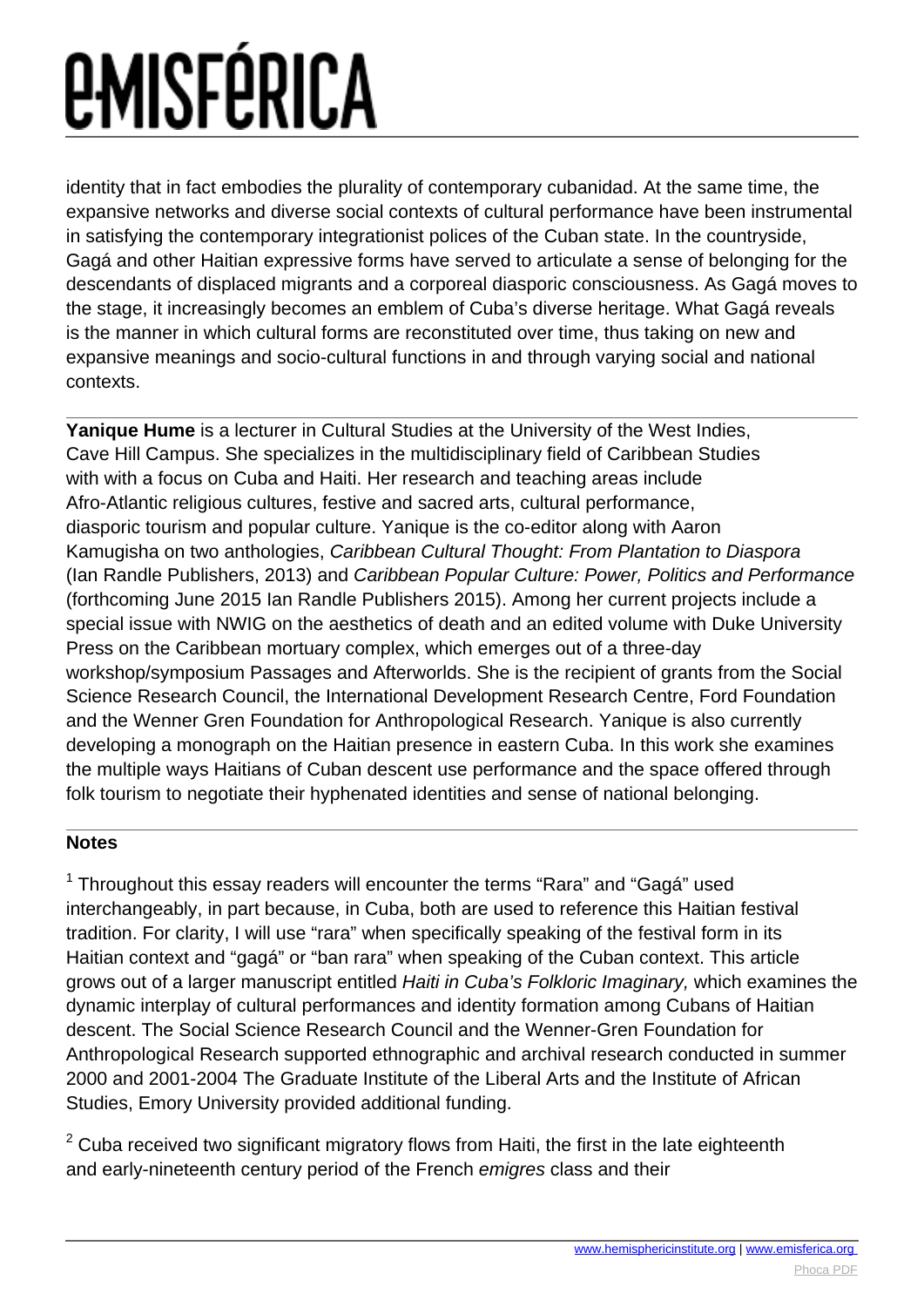enslaved domestics. This group, called the francesas, developed the famed Tumba Francesa mutual aid societies. The second and more substantial migration was centered around the first three decades of the twentieth century, with numbers ranging from 200,000 to 600,000. See Pérez de la Riva (1979); Alvarez Estévez (1988); Carr (1998).

 $3$  I utilize the Cuban spelling "Vodú" in reference to the hybrid religious tradition observed in Cuba, which is derived from the Haitian cosmological universe. The spelling speaks to the process of syncretic transformations the religion underwent upon being brought to Cuba by Haitians and maintained by their descendants. I use "Vodou" in reference to discussing Haitian and not Haitian-Cuban practices.

 $4$  For more on the placement of Haitians in eastern Cuba, see Yanique Hume, 2011, "On the Margins: The Emergence of a Diasporic Enclave in Eastern Cuba," in Regine O. Jackson (ed) Geographies of the Haitian Diaspora (NY: Routledge).

<sup>5</sup> Most notable among these institutions is Casa del Caribe, which was founded in 1981 in the eastern city of Santiago de Cuba.

 $6$  Interview with Barranca resident, Berta Armiñan, March 16<sup>th</sup>, 2003. All interviews and personal communications cited were conducted in Spanish or Cuban Kreyol and translated by the author.

 $7$  The peak periods of Antillean labor migration to Cuba (1906-1933) also coincided with the rampant anti-brujería campaigns to eradicate Cuba of atavistic practices. Afro-Cubans and Haitians, in particular, often fell prey to the accusation of Rural Guards declaring that they were stealing children to perform human sacrifices. See Helg (1997). Throughout this essay I will utilize the spelling Vodú when referencing the hybrid religious form that developed in Cuba as a derivative of its Haitian counterpart, Vodou. This distinction is important for while the cosmological structure remains intact, Cuban Vodú developed under specific socio-cultural conditions and in relation to a diverse array of religious expressions found in Cuba.

<sup>8</sup> Characters are composed of a hierarchy of ritual specialists, musicians, dancer queens (both dancers and keepers of the ritual knowledge), flag-bearers, and baton-twirlers. Each plays their specialized tasks including clearing a path for the safe passage of bands, conducting rites, dictating the pace of the musical arrangement and singing of songs, soliciting monetary contributions. Rara/Gagá bands are also comprised of revelers who move in and out of the procession, blurring the lines between performer and spectator.

 $^9$  Verna Gillis and Gage Averill (1991), however, note that while Rara is associated with Lent, it is not bounded exclusively to a specific season, but instead is performed as needed. As a grassroots cultural expression, Rara is used by political leaders as well as the people to voice particular concerns, thus, "despite its seasonal association, rara can take place at any time of the year and animates political rallies, demonstrations, and celebrations of all types" (3). See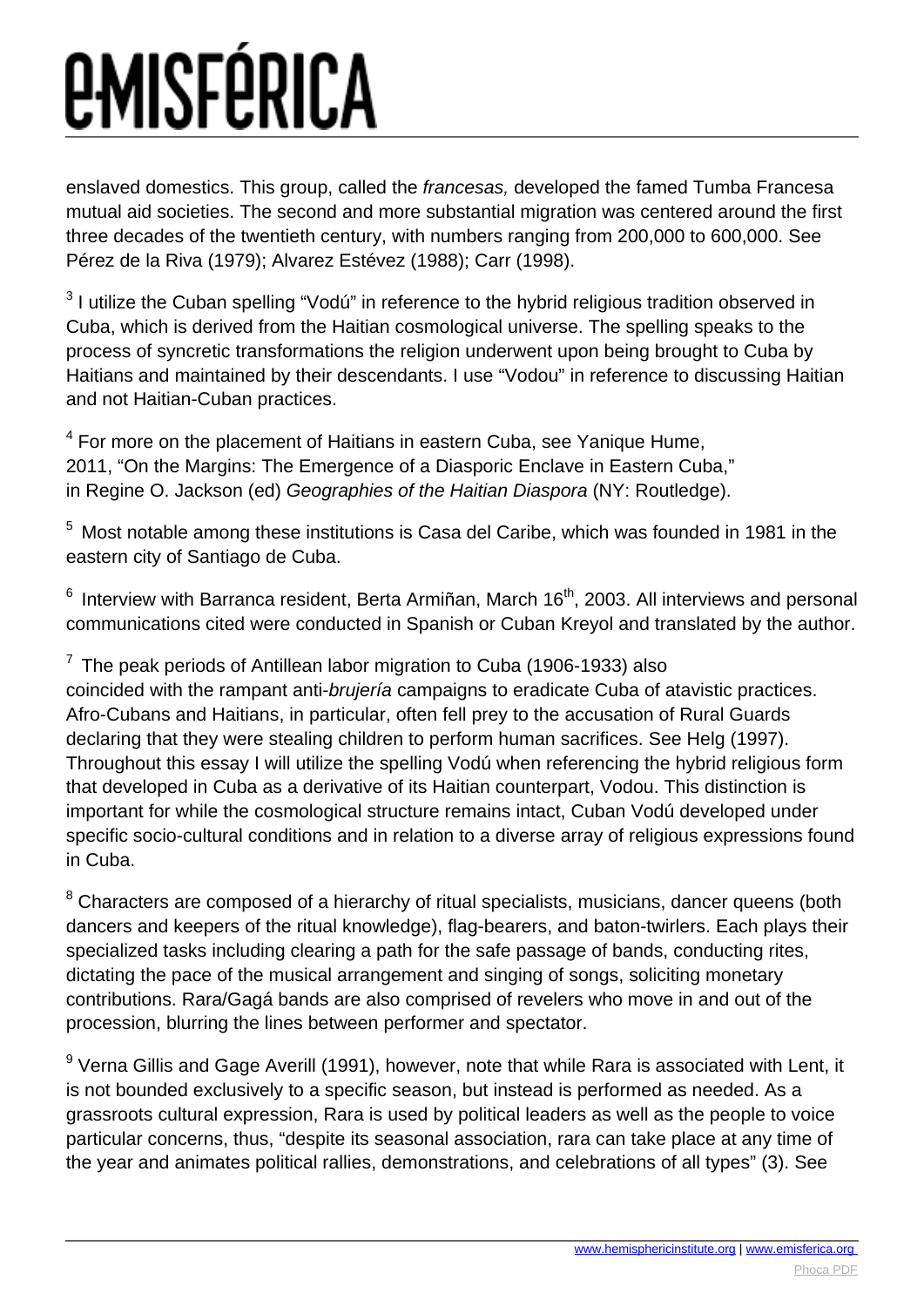also Michael Largey (2000).

 $6$  Interview with Barranca resident, Berta Armiñan, March 16<sup>th</sup>, 2003. All interviews and personal communications cited were conducted in Spanish or Cuban Kreyol and translated by the author.

 $7$  The peak periods of Antillean labor migration to Cuba (1906-1933) also coincided with the rampant anti-brujería campaigns to eradicate Cuba of atavistic practices. Afro-Cubans and Haitians, in particular, often fell prey to the accusation of Rural Guards declaring that they were stealing children to perform human sacrifices. See Helg (1997). Throughout this essay I will utilize the spelling Vodú when referencing the hybrid religious form that developed in Cuba as a derivative of its Haitian counterpart, Vodou. This distinction is important for while the cosmological structure remains intact, Cuban Vodú developed under specific socio-cultural conditions and in relation to a diverse array of religious expressions found in Cuba.

<sup>8</sup> Characters are composed of a hierarchy of ritual specialists, musicians, dancer queens (both dancers and keepers of the ritual knowledge), flag-bearers, and baton-twirlers. Each plays their specialized tasks including clearing a path for the safe passage of bands, conducting rites, dictating the pace of the musical arrangement and singing of songs, soliciting monetary contributions. Rara/Gagá bands are also comprised of revelers who move in and out of the procession, blurring the lines between performer and spectator.

 $^9$  Verna Gillis and Gage Averill (1991), however, note that while Rara is associated with Lent, it is not bounded exclusively to a specific season, but instead is performed as needed. As a grassroots cultural expression, Rara is used by political leaders as well as the people to voice particular concerns, thus, "despite its seasonal association, rara can take place at any time of the year and animates political rallies, demonstrations, and celebrations of all types" (3). See also Michael Largey (2000).

 $10$  The burning of an effigy is a popular subversive act in most carnival traditions of the Circum-Atlantic. Within the specific case of Rara in Haiti, the image of the Jew or jwif is collapsed into that of Judas, who was blamed for the killing of Christ. For McAlister (2000), the Jew in Haiti is a central referent for the "other," difference, and an anti-Christian force. In Cuba the jwif does not evoke religious sentiment, nor is it identified with a specific ethnic or religious community. Instead, the burning of the jwif/dyab represents the purging of negativity and/or forces of oppression.

<sup>11</sup> Haitian heritage communities spanning across Camagüey, Las Tunas, Ciego de Avila, Santiago de Cuba, Guantanamo, and Holguin, routinely come together in ritual feasts that are parties for the lwa. The height of the ritual season is in June, around Ogou's feast day, and December, where Gran Bwa and other divinities are honored. These occasions for ceremonial gathering haves expanded into a rather elaborate festive terrain of community events initiated by members of these longstanding communities.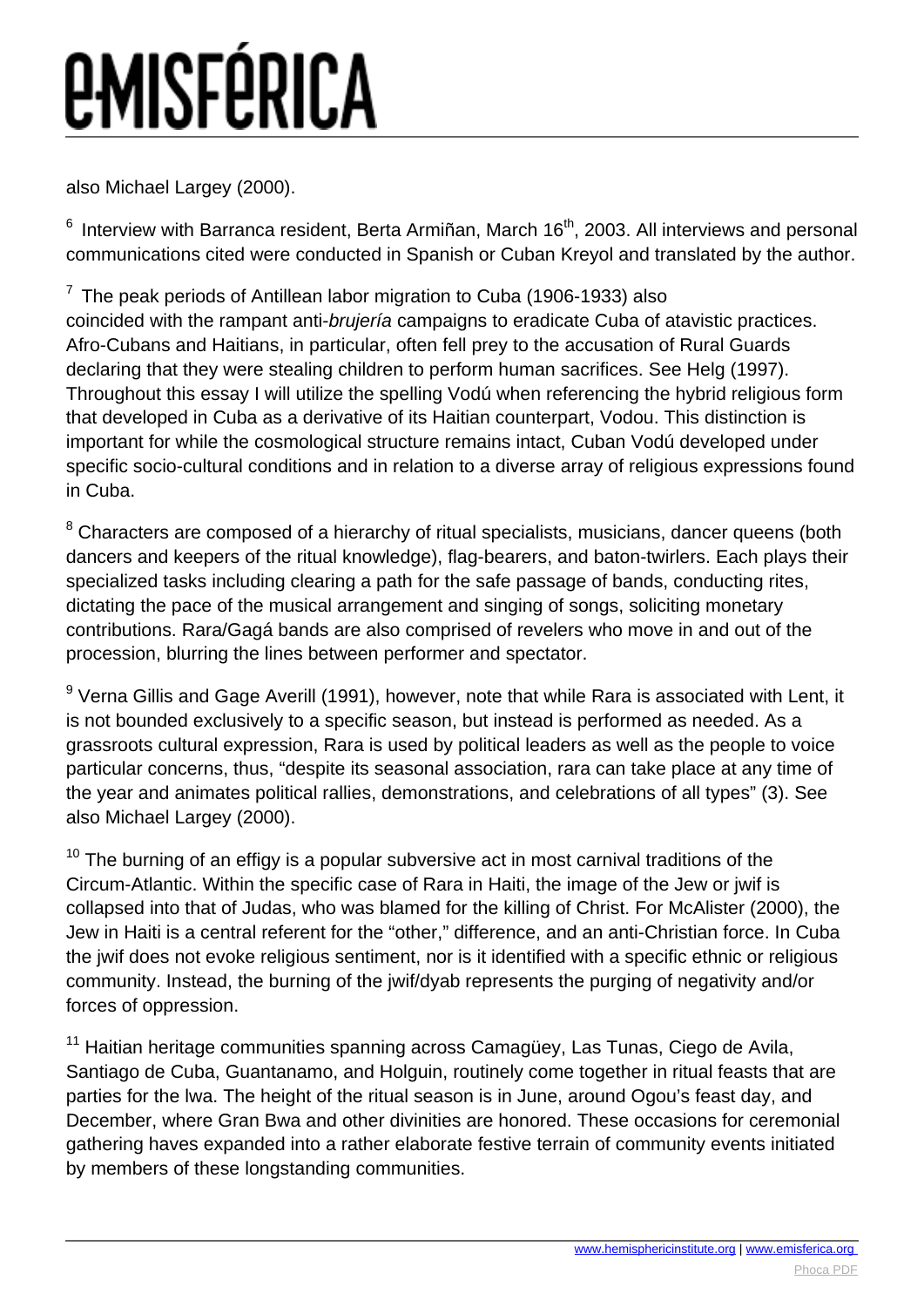$12$  The rampant brujería [witchcraft] scare in Cuba during the early twentieth century coincided in great part with the increased numbers of Antillean immigrants entering the island at first seasonally and later on a more permanent basis. These Black Caribbean laborers were imagined to be not only socially and culturally other, but indeed a threat to the social fabric of Cuba. Haitians in particular were consistently vilified and feared because of their perceived moral degeneracy and proclivity for witchcraft. For more on the treatment of Haiti in the nineteenth and early-twentieth century, see Helg (1997); Carr (1998); and McLeod (1998).

 $13$  In his 1983 publication Procesos Ethnoculturales de Cuba, Cuban historian Jesus Guanche notes that La Persévérance and La Concorde are reported to be first Masonic Lodges founded in Cuba by the French immigrant class fleeing the turmoil of the revolution in Haiti. Approximately three years later in 1792, the first Sociedades de Tumba Francesa (French Drum Societies) were founded by enslaved and free Black franceses as mutual aid organizations that provided a social forum that proved critical to the maintenance and development of cultural expressions, like the creolized contradance (Tumba Francesa), which shares the same name as the fraternal organization.

<sup>14</sup> For more on Gagá in the rural environs of eastern Cuba, see Jorge Berenguer Cala,  $EI$ Gagá de Barranca (2006); Jesús Guanche and Dennos Moreno, Cadije (1988); and Alberto Pedro, "La Semana Santa Haitiano-Cubana" (1967).

 $15$  Rehearsals have long been a feature of Gagá whereby the normative six weeks of parading the streets are placed into six days of feasting and practicing in the compound of the owner of a Gagá band. The community would prepare their arrangements to the music of accompanying percussive instruments, including the now defunct caolina, or what Harold Courlander in his 1960, The Drum and the Hoe, identified as the tambor maringouin (mosquito drum). The days of rehearsals culminate in a procession through the cane fields on the Saturday just before Easter Sunday.

 $16$  The term *majó* means "major," or a title of authority and knowledge bestowed onto those who master a particular performance skill, such as baton or sword twirling. The use of military or aristocratic titles in Caribbean festive forms is quite abundant. For more, see David H. Brown, Santeria Enthroned (2003).

 $17$  Critical to the success of the rites performed by the Gaga ensemble is the mobile orchestra that provides the necessary musical accompaniment and songs to invoke the spirits. While there is no set template for the configuration of the orchestra, the instrumental ensemble is loosely structured around several lines of musicians playing a wide range of percussive instruments. Among the instruments featured are the carved conical Petwo drums, gwo baka and ti baka, tambourin, which is known as the basse in Haiti. This hand-held bass drum head is played in a similar fashion as a tambourine. However, unlike the shrill sound of a tambourine, the tambourin produces sounds that are relatively low in register. Accompanying the drums is a samba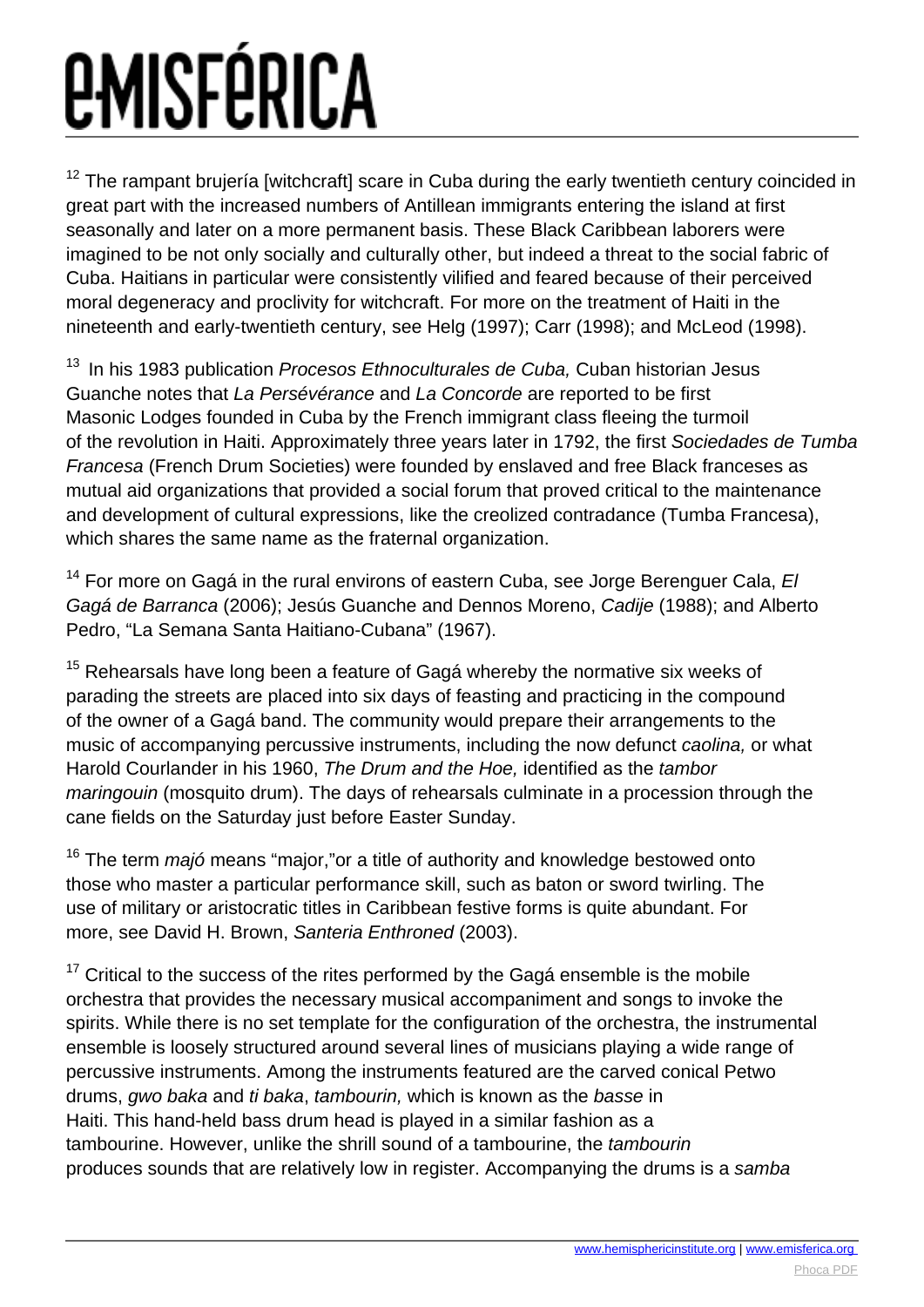(known as an ogan in Haiti), a hoe blade that is played with a piece of metal to keep time. The lanbi, or conch shell trumpet, is a common signaling device that is used to set the tempo and mark any shift in the velocity of the drum rhythms. The baccine (vaksin) are the instruments most readily associated with Rara/Gagá music. They are hollowed pieces of bamboo of varying lengths that are used as a flute to produce either high or low tones. The bamboo or plastic (PVC pipe) baccine are also joined by the klewon, a foot-long handmade metal trumpet that flares at the end. Together these instruments create the syncopated and melodious soundscape that collectivizes the crowd in communal ritual action and liberates them to gyrate to the bawdy and robust reverberations. For more on these instruments and Haitian music in general, see Gage Averill (1997) and Averill and Yih (2000).

 $18$  For more on the multidimensionality of Ogun, see Sandra Barnes (1988).

<sup>19</sup> Interview with drummer Emilio Milanes, Palma Sorriano, Cuba, July 8, 2009.

 $20$  For more on Haitian transmigrants, see Laguerre (1998); Glick-Schiller and Fouron (2001).

<sup>21</sup> The continuous transnational flow of Haitian students enrolled in tertiary institutions is the most sustained contact between the two countries. When I first started conducting research in these communities fifteen years ago, the degree of social interaction with Cuba's Haitian heritage communities was quite minimal, if existent at all. However this reality is shifting.

 $22$  In 1963 and 1964 the famous Conga Los Hoyos, under the direction of Juan Esparraguerra, included Gagá choreographic sequences for the first time in their Carnival procession. In contemporary Carnival processions, Gagá dances are not as visible; instead the annual Festival of Caribbean Culture (Fiesta del Fuego) is the event where Gagá and other Haitian-Cuban dances are most predominantly exhibited.

 $^{23}$ Sociedades de Tumba Francesa, as Rafael Brea and José Millet (2001) suggest, "are social clubs and mutual aid societ[ies] founded by Black and French-Haitian mestizos, self-named 'franceses'…Its festivities were under the protection of virgin and saints whose images are hung on the walls, next to photographs of Cuban patriots, some of whom participated in the festivities before going to the War of Independence" (204).

 $24$  The contradanse sets performed by Tumba associations and within the folkloric repertoires include mason, yubá, and frenté. Each of these forms expresses a corporeal confluence of European and African aesthetic features, including an upright carriage of the torso juxtaposed against a more relaxed waistline and pelvic girdle. In the case of frenté, the more African component is expressed in the improvisational skills that showcase intricate polyrhythmic footwork.

<sup>25</sup> Interview with Antonio Perez, Santiago de Cuba, 3 June 2001.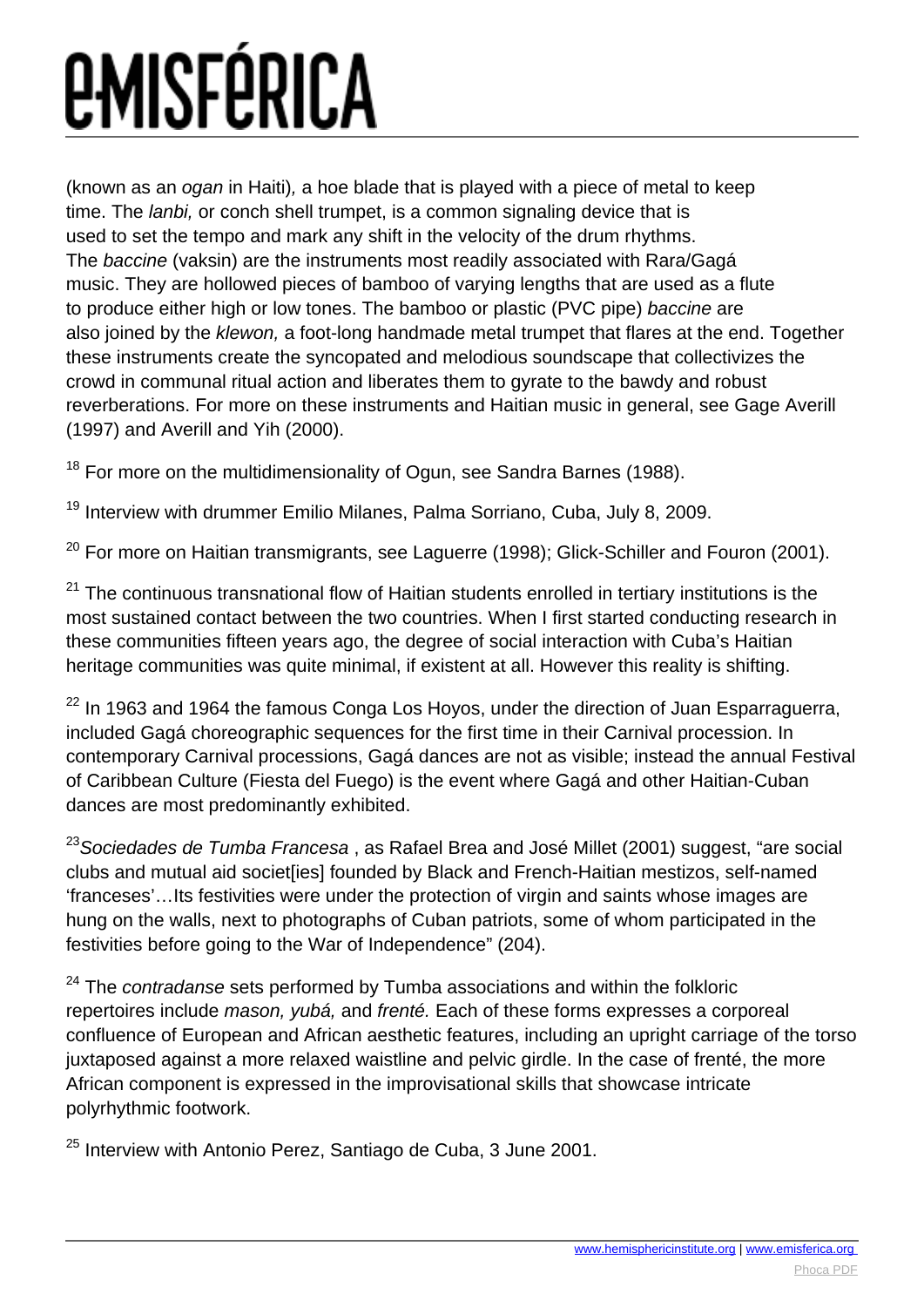$26$  For more on the staging of Afro-Cuban sacred forms, see Katherine Hagerdorn (2001).

 $27$  For more on women in Vodou see Joan Dayan (1994) and McCarthy Brown (1997).

 $28$  This mystical totality within Vodou cosmology is represented in the androgynous divinities Legba and Gede, and also manifested in the cosmic couples Dambala and Ayida Wedo, Agwe and La Siren, as well as the sacred twins, Marassa.

<sup>29</sup> Interview with José Millet conducted in Casa del Caribe, Santiago de Cuba, 18 July 2002.

<sup>30</sup> Interview with Sylvia Gardes, 15 July 2009.

 $31$  The writings of Fernando Ortiz have been pivotal to the formation of Afro-Cuban Studies. For more on the shifts in his perspectives concerning the location of blackness within the study of Cuba, see Robin Moore (1994).

<sup>32</sup> Personal communication, Joel James Figarola, Santiago de Cuba, 10 July 2000

<sup>33</sup> Informal interviews and conversation with Gagá performers in Santiago de Cuba, 2009. The discussion was recorded on a bus ride back to the hotel where rural Haitian-Cuban bands were staying during the weeklong Festival activities.

 $34$  The aging population of *haitiano-cubano* batey residents and the increased migration of Cubans of Haitian descent to neighboring towns and urban centers has borne witness to a radical decline, since the early 1990s, in the customary annual spring Gagá processions. Thus, only two or three communities observe a scaled down version of the rites in local bateyes, and their celebrations are not always observed during the annual Holy Week. The communities that still observe the events during Semana Santa (Holy Week) include Cadije, Barranca, and La Caridad.

 $35$  In their work on the intersections of festivals and cultural politics in Puerto Rico and Venezuela, respectively, both Arlene Davila (1997) and David Guss (2000) interrogate the role of multinational companies and their sponsorship of community and state-sanctioned public festivals. This trend is, however, notably absent from Cuba's socialist context.

 $36$  Cuba's "Special Period" roughly corresponds to the decade of the 1990s following the demise of the Socialist Bloc where Cuba entered a period of austere economic restructuring and increased socio-economic deprivation. In the wake of this period of insecurity, Cuba witnessed the emergence of diverse cultural practices and increased cultural production with alternate formulations and critique of cultural identity.

 $37$  For more on the uses of culture as resource, see Yúdice (2003). For an elaboration of contemporary Cuban cultural politics and ideology, see Hernandez-Reguant (2009).

<sup>38</sup> Telephone interview with Haitian-Cuban percussionist, Yesel Espret, 15 May 2009.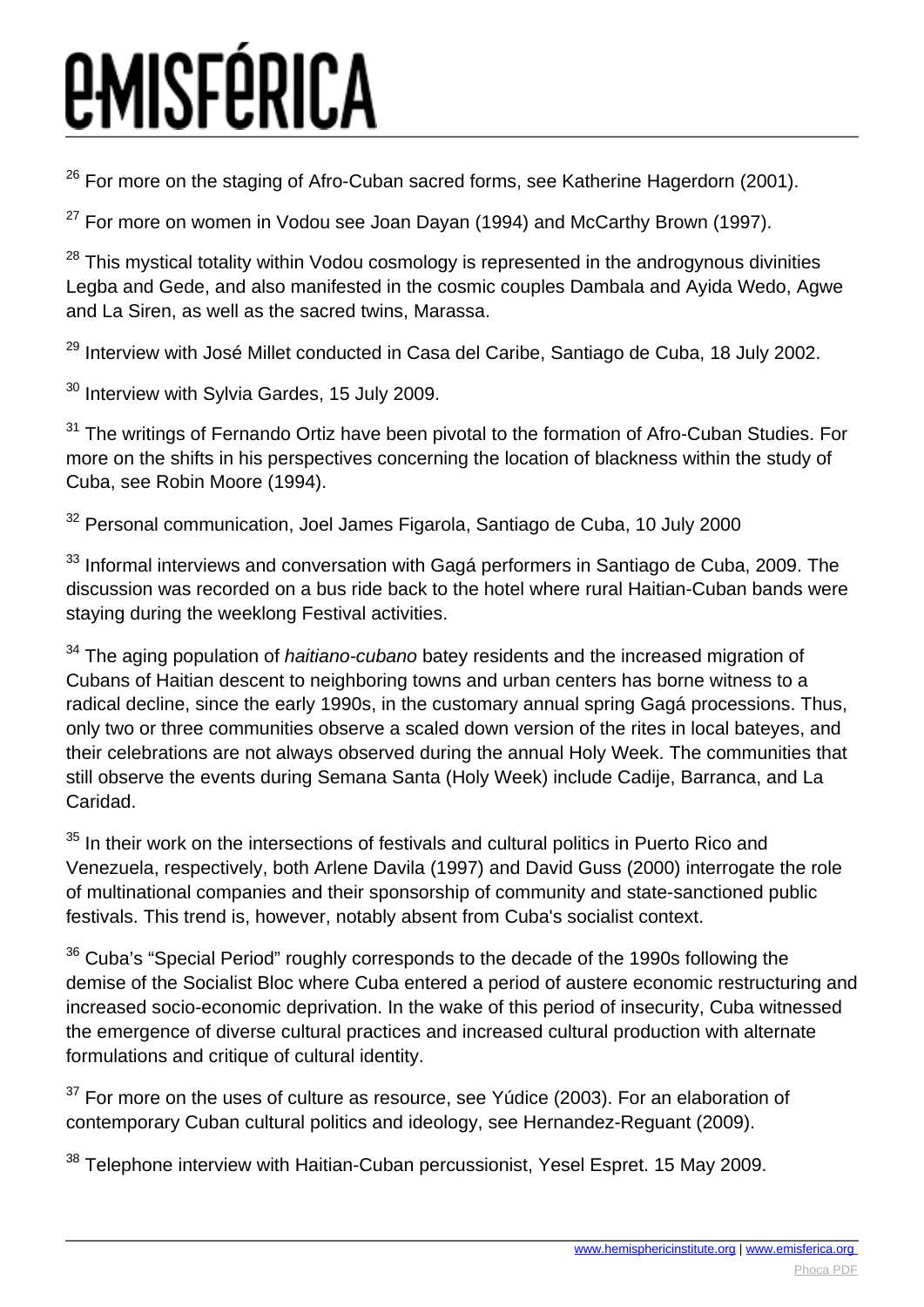See for example Hagerdorn (2001), Knauer (2009), and for contemporary discussion on "folklore," see Hernandez-Reguant (2009) and Viddal (2012).

#### **Works Cited**

Alleyne-Dettmers, Patricia. 2005. "The Relocation of Trinidad Carnival in Notting Hill, London and the politics of Diasporisation." In Globalisation, Diaspora and Caribbean Popular Culture, eds. Christine G. T. Ho and Keith Nurse. Kingston: Ian Randle Press.

Alvarez Estevez, Rolando. 1988. Azúcar e inmigración 1900-1940. Havana: Editorial Ciencias.

Averil, Gage and Verna Gillis. 1991. Caribbean Revels: Haitian Rara and Dominican Gagá CD Liner Notes. Washington: Smithsonian Folkways (orig. Record Album No. FE 4531 (1978)).

-, 1997. A Day for the Hunter a day for the Prey: Popular Music and Power in Haiti. Chicago: University of Chicago Press.

Averill, Gage, and David Yih. 2000. "Militarism in Haitian Music." In The African Diaspora: A Musical Perspective, ed. Ingrid Monson, 267-93. New York: Garland.

Ayorinde, Christine. 2005. Afro-Cuban Religiosity, Revolution, and National Identity. Gainesville: University Press of Florida.

Basch, Linda, Schiller Nina and Blanc, Christina. 1994. Transnational Projects, Postcolonial Predicaments and Deterritorialized Nation-States. New York: Routledge.

Barnes, Sandra. 1997. Africa's Ogun: Old World and New (African Systems). Bloomington: Indiana University Press.

Berenguer Cala, Jorge. 2006. El Gagá de Barrancas. Santiago de Cuba: Ediciones Santiago.

Bettelheim, Judith. 1994. "Ethnicity, Gender and Power: Carnaval in Santiago de Cuba. In Negotiating Power: Gender, Sexuality and Thetricality in Latin/o America, eds. Diana Taylor and Juan Villegas, 176-212. Durham: Duke University Press.

– (ed.) 2001. "The Tumba Francesa and Tajona Societies of Santiago de Cuba." In Cuban Festivals: A Century of Afro-Cuban Culture, ed. Judith Bettelheim, 141-153. Kingston: Ian Randle Publishers.

Carr, Barry. 1998. "Identity, Class, and Nation: Black Immigrant Workers, Cuban Communism, and the Sugar Insurgency 1925-1934." Hispanic American Historical Review 78(1) (Feb. 1998): 83-116.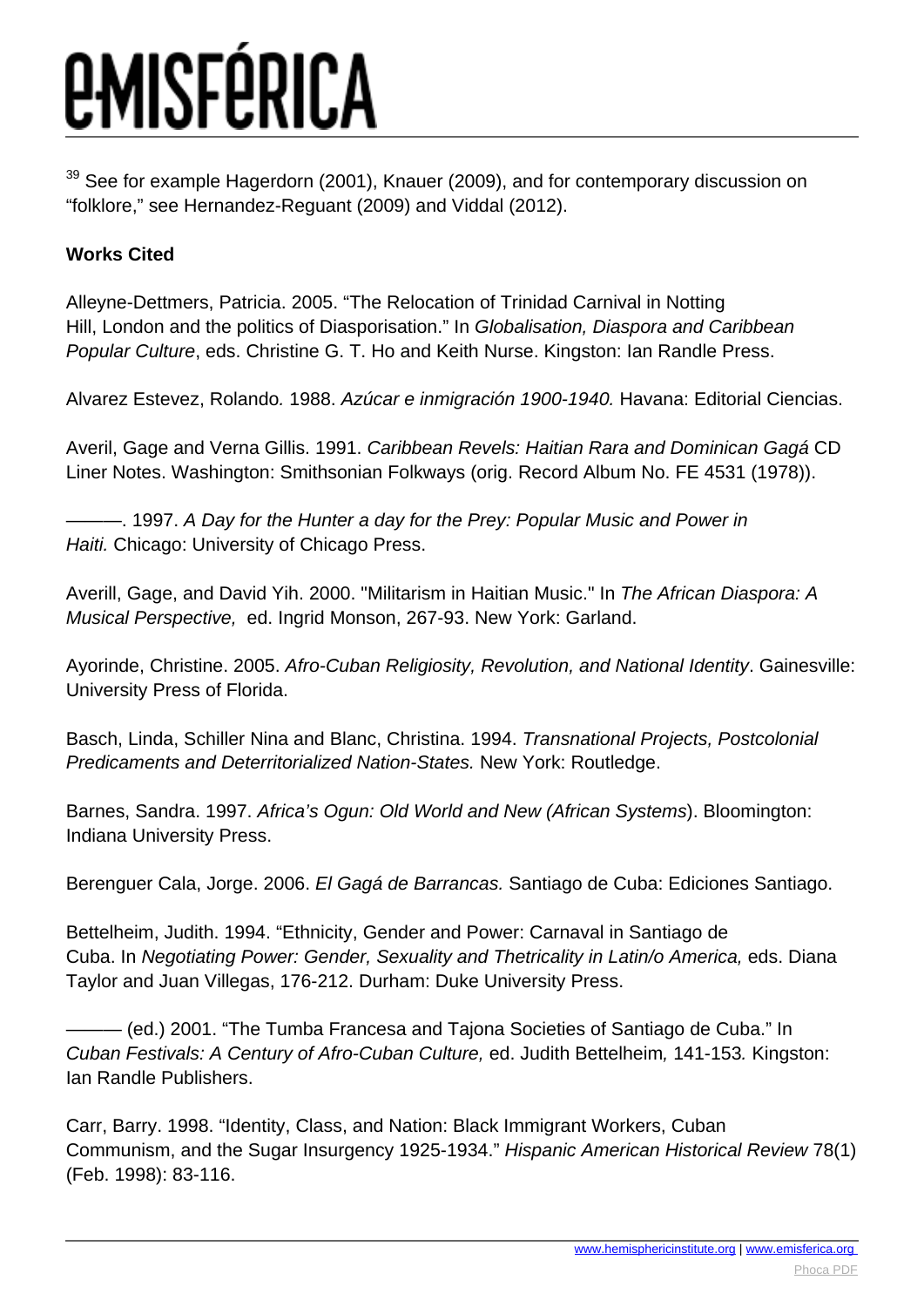Coplan, David. 1994. In the Time of Cannibals: Word Music of South Africa's Basotho Migrants. Chicago and Johannesburg: University of Chicago and Witwatersrand University Presses

Davila, Arlene. 1997. Sponsored Identities: Cultural Politics in Puerto Rico. Philadelphia: Temple University Press.

Dayan, Joan. 1994. "Erzulie: A Woman's History of Haiti." Research in African Literatures 25(2) (Summer): 5-30.

Deren, Maya. 1953. Divine Horseman: The Living Gods of Haiti. New York: Thames and Hudson.

García Canclini, Néstor. 1988. "Culture and Power: The State of Research." Media, Culture and Society 10: 467-497.

 $-$ . 1995. Hybrid Cultures: Strategies for Entering and Leaving Modernity. Minneapolis: University of Minnesota Press.

Gilroy, Paul. 1993. The Black Atlantic: Modernity and Double Consciousness. London: Verso.

Glick-Schiller, Nina and Georges Eugene Fouron. 2001. George Woke Up Laughing: Long Distance Nationalism and the Search for Home. Durham: Duke University Press.

Guanche, Jesus. 1983. Procesos Ethnoculturales de Cuba. Havana: Letras Cubanas.

Guanche, Jesús and Dennos Moreno. 1988. Cadije. Santiago de Cuba. Editorial Oriente.

Guss, David. 2000. The Festive State: Race, Ethnicity, and Nationalism as Cultural Performance. Berkeley: University of California Press.

Hagerdorn, Katherine. 2001. Divine Utterances: The Performance of Afro-Cuban Santiería. Washington D.C.: Smithsonian Institution Press.

Hall, Stuart. 1990. "Cultural Identity and Diaspora." In Identity: Community, Culture, Difference, ed. Jonathan Rutherford, 222-237. London: Lawrence and Wishart Ltd.

Helg, Aline. 1995. Our Rightful Share: The Afro-Cuban Struggle for Equality 1886– 1912. Chapel Hill: University of North Carolina Press.

Hernandez-Reguant, Ariana, ed. 2009. Cuba in the Special Period: Culture and Ideology in the 1990s. New York: Palgrave Macmillan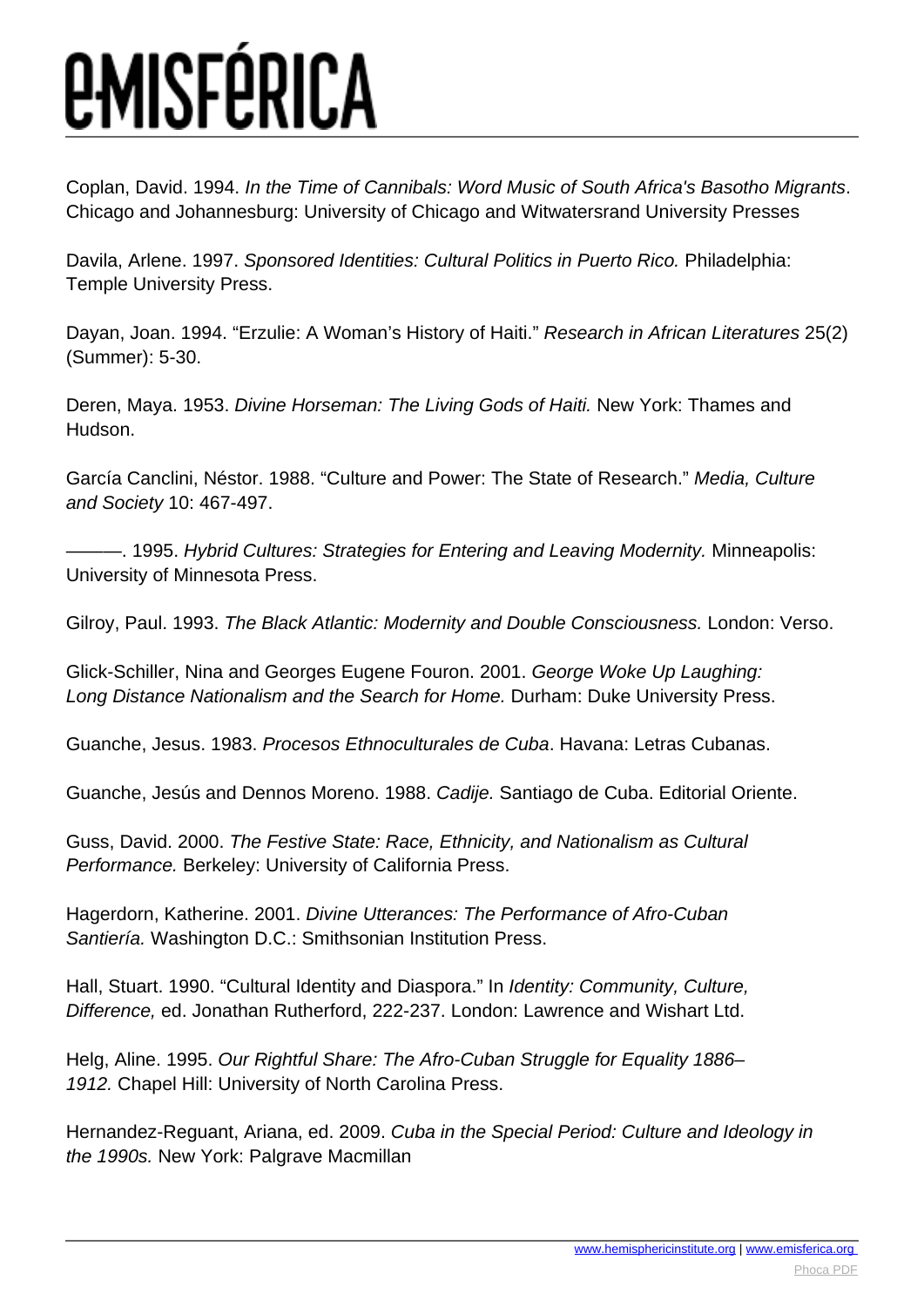Ho, Christine G.T. and Keith Nurse, eds. 2005. Globalisation, Diaspora and Caribbean Popular Culture. Kingston: Ian Randle Press.

Hume, Yanique. 2011. "On the Margins: The Emergence of a Diasporic Enclave in Eastern Cuba." In Geographies of the Haitian Diaspora, ed. Regine O. Jackson, 71-90. London: Routledge.

Kirshenblatt-Gimblett, Barbara. 1998. Destination Culture: Tourism, Museums, and Heritage. Berkeley: University of California Press.

Knauer, Lisa. 2009. "Afrocuban Religion, Museums and the Cuban Nation." In Contested Histories in Public Space: Memory, Race and Nation, eds. Daniel Walkowitz and Lisa Maya Knauer, 280-310. Durham, NC: Duke University Press.

Laguerre, Michel. 1998. Diasporic Citizenship: Haitian Americans in Transnational America. Basingstoke: Macmillan Press Ltd.

Largey, Michael. 2000. "Politics on the Pavement: Haitian Rara as Traditionalizing Process," Journal of American Folklore 113(449): 239-254.

Matibag, Eugenio. 1996. Afro-Cuban Religious Experience: Cultural Reflections in Narrative. Gainesville: University Press of Florida.

Montero Myara. 1992. Del roja de su sombra. Barcelona: Tusquets Editores.

Moore, Robin. 1994. ''Representations of Afrocuban Expressive Culture in the Writings of Fernando Ortiz.'' Latin American Music Review 15(1) (Spring/Summer 1994): 32–54.

Moore, Carlos. 1988. Castro, the Blacks, and Africa. Los Angeles: Center for Afro-American Studies.

McAlister, Elizabeth. 2000. "'The Jew' in the Haitian Imagination: Pre-Modern Anti-Judaism in the Postmodern Caribbean." In Black Zion: African American Religious Encounters with Judaism, eds. Yvonne Chireau and Nathanial Deutsch, 203-228.New York: Oxford University Press.

-. 2002. Rara! Vodou, Power, and Performance in Haiti and Its Diaspora. Berkeley: University of California Press, Ltd.

McCarthy Brown, Karen. 1997. "The Power to Heal: Haitian Women in Vodou." In Daughters of Caliban: Caribbean Women in the Twentieth Century, ed. C. L. Springfield, 123-142. Bloomington: Indiana University Press.